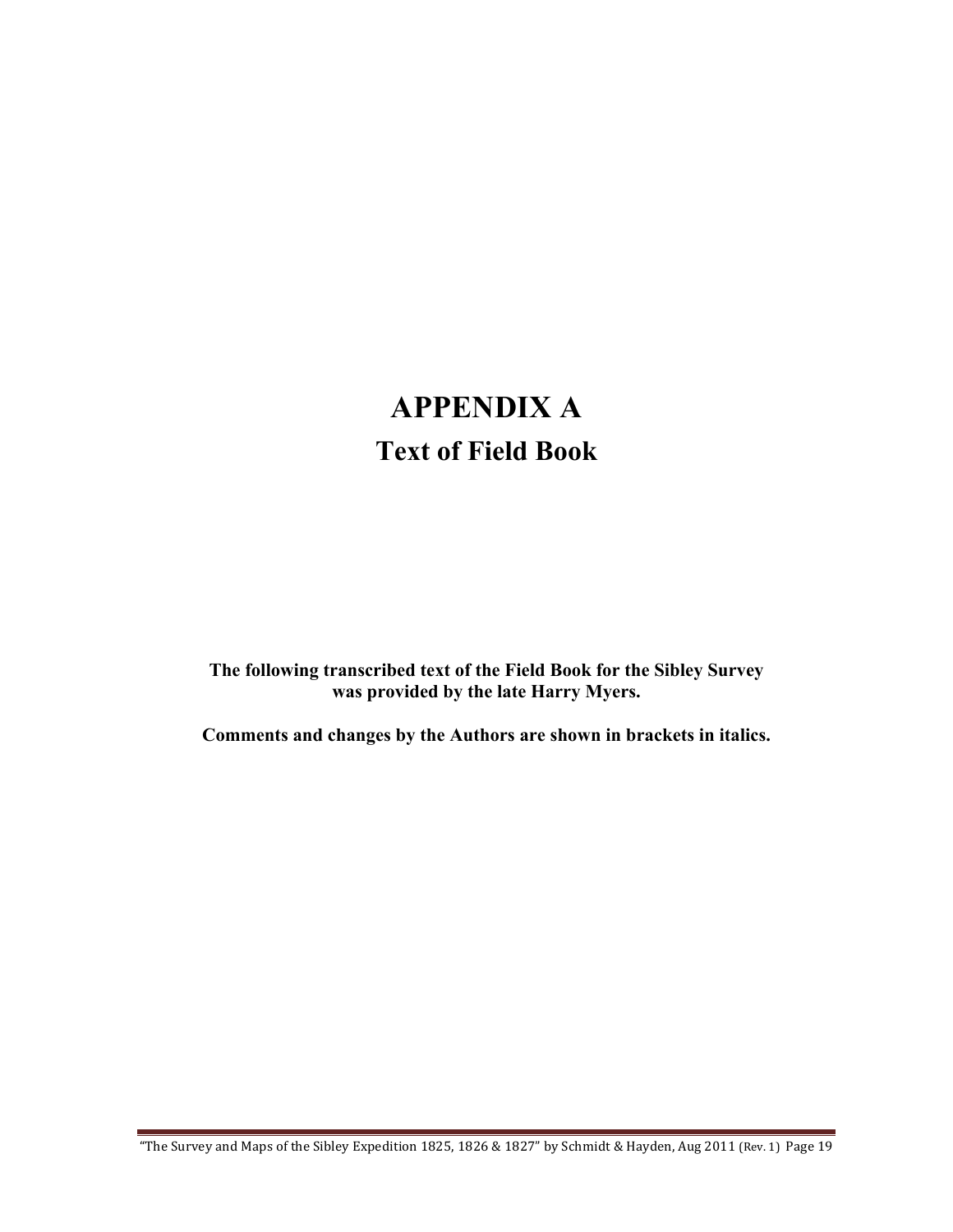## A Map

of the Road Surveyed and marked out From the Western frontier of Missouri near Fort Osage, to San Fernando, in the Valley of Taos, near Santa Feé, in New Mex. by order of the Government of the United States in the years 1825, 1826, and 1827.

> with accurate and minute notes and Directions, for the use of Travellers.

[The above should be the title page, arranged however with more method]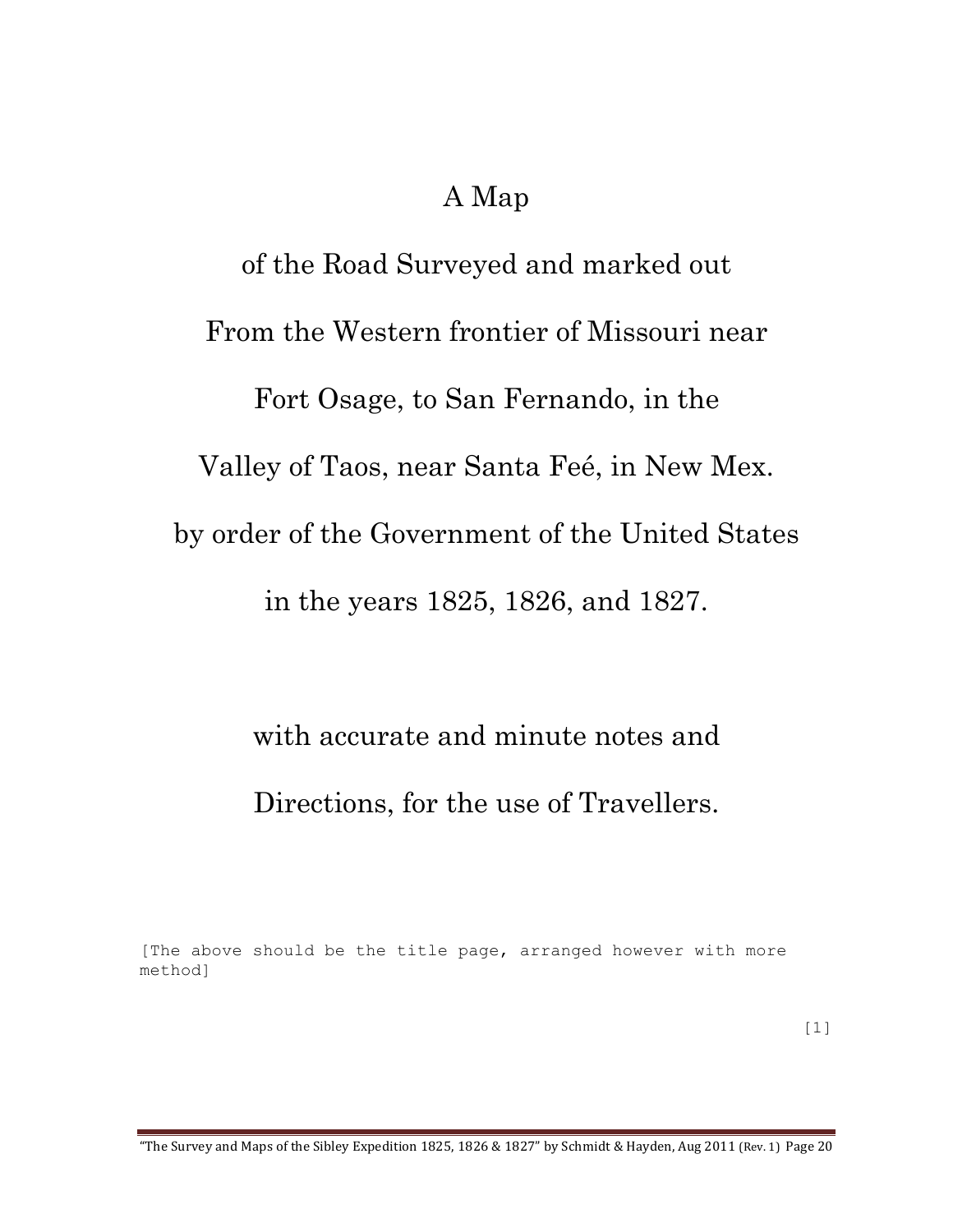A

Portable Map

## of the

Road to Santa Fe,

With Notes and Directions

For the use of Travellers

[3]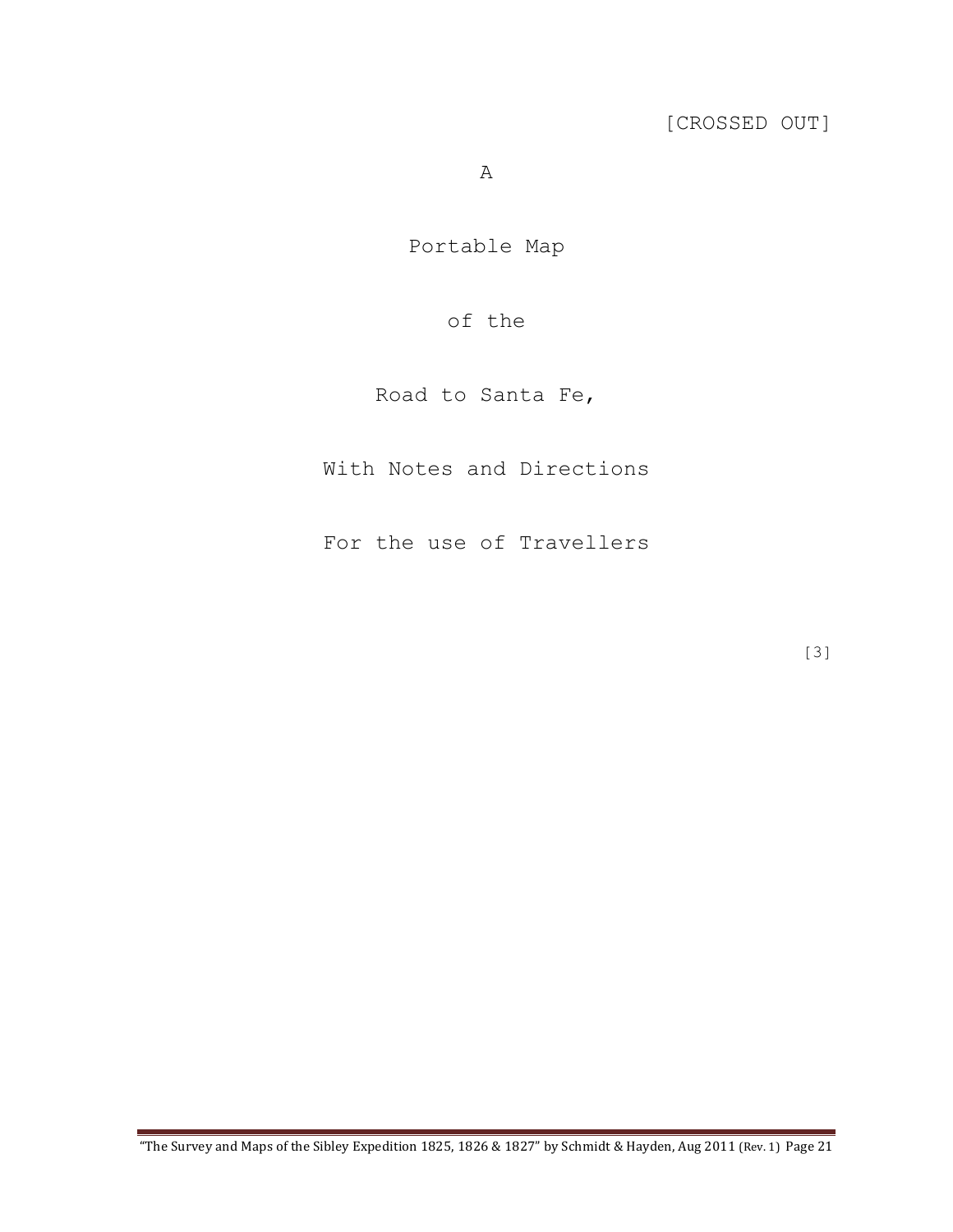The following pages contain a map of the road, as surveyed and marked out from the frontier of Missouri to Taos, the first settlement in the direction to Santa Fé, under the directions of Benjamin H. Reeves, George C. Sibley, and Thomas Mather, Commissioners appointed by the President of the United States for that purpose. It is thought a map of the road in this form, with the brief remarks and directions, would be useful to such as may travel it.  $-$  - It is deemed unnecessary to annex a complete copy of the courses and distances, because, as far as the high grass of the prairies extends, and it extends almost within sight of the Arkansas River, the Road is so plain that there is no difficulty and mounds are erected at short intervals as far as to the "Diamond of the plain." When on the Arkansas River, *that* will be the guide near 200 miles, and on leaving the river the directions cannot be mistaken which lead across the plains to the Semarone Creek, which will conduct about 80 miles further to where mountain after mountain stands conspicuous to beckon the traveller on from one to another until they be past, and he find himself in a valley, on a small creek which will lead him to Taos. In explanation of the map it will be remarked that the southern part is uppermost, and the successive pages on which it is drawn will show in connection a complete map of the whole road from Fort Osage to Taos, on a scale of four miles to an inch. For ready reference *[5]*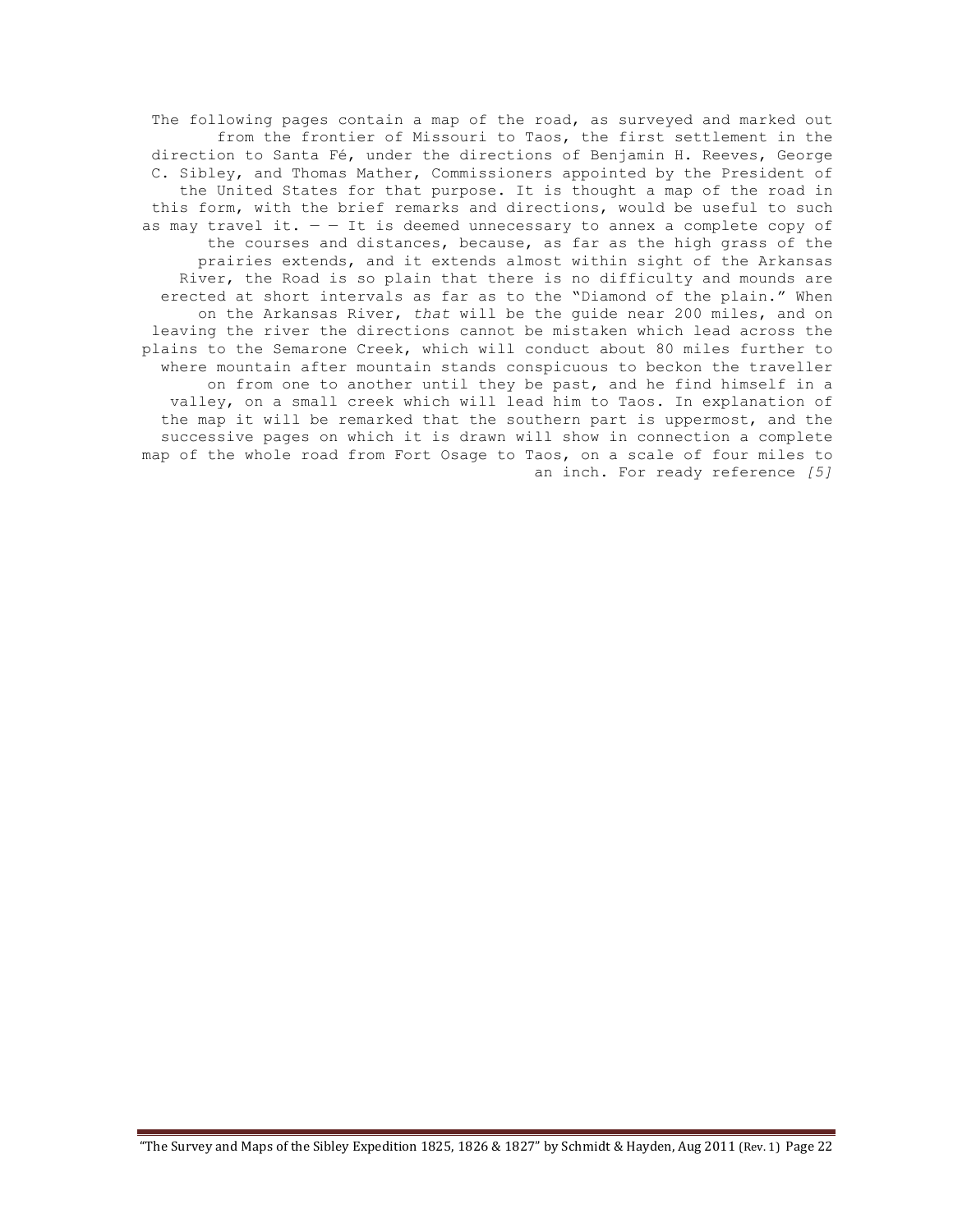small lines are drawn upon it to the cardinal points at every mile and stronger lines at five miles. The progressive marginal numbers from the bottom to the top of the map, show the southing and those from left to right show the westing from the commencement. In the first of the double columns of miles and chains on the right hand pages, the larger and progressive numbers of miles show the measure of the road from the beginning to the respective station noted against them, and the smaller number in the same column, the distances of the two stations between which they stand. The second double column of miles and chains will show the distances of the respective places from Taos, and the numbers decrease as the first increase, the adjacent numbers of the different columns taken together being always the whole measure of the road. Those who may use a compass on the road will observe that the magnetic variation at Fort Osage is 11  $1/4$ ° E. and it increases very slowly so as to be  $12$ ° E. at Taos. The true course will therefore be so many degrees to the left of that shown by the compass in all cases. The chain herein mentioned is four poles or 22 yards 80 chains being a mile. The latitude of Fort Osage or rather of the point of beginning which is 1 3/4 mile south of the old Fort, is 39°. 10´. 19˝. as determined by observations with a good sextant, the longitude of the same place as deduced from Mr. Ellicot's meridian of the mouth of the Ohio river is 93° 51´ 3˝. *[6]*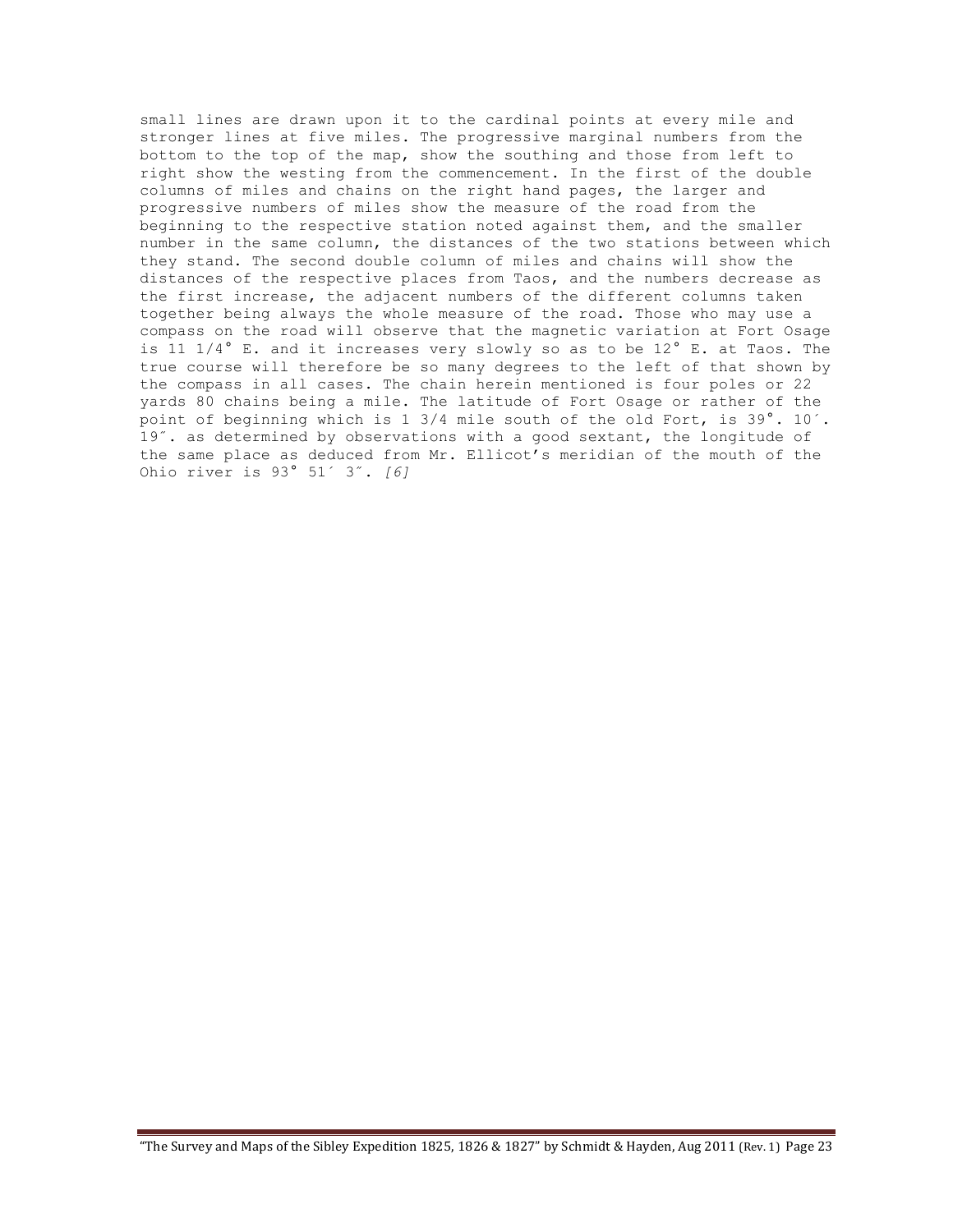| From Ft. Osage<br><b>Miles.Chains</b> |    | From Taos<br>Miles.chains |      |                                                                                                                                                                              |  |  |
|---------------------------------------|----|---------------------------|------|------------------------------------------------------------------------------------------------------------------------------------------------------------------------------|--|--|
|                                       |    | 747 73                    |      | Beginning.                                                                                                                                                                   |  |  |
| 7                                     | 7  | 740                       | 66 — | Little Blue Creek, 100 links wide and runs<br>northward. Ford shallow and rocky.                                                                                             |  |  |
| 19                                    | 18 |                           |      |                                                                                                                                                                              |  |  |
| 26                                    | 25 | 721                       | 48   | Big Blue Creek, 100 links wide and runs<br>northward. Ford shallow and gravelly. The<br>camping is here good. Immediately west of<br>this creek bottom, which is narrow, the |  |  |
| $\overline{4}$                        | 58 |                           |      | prairie commences, which extends to the<br>mountains near Santa Fe. (8)                                                                                                      |  |  |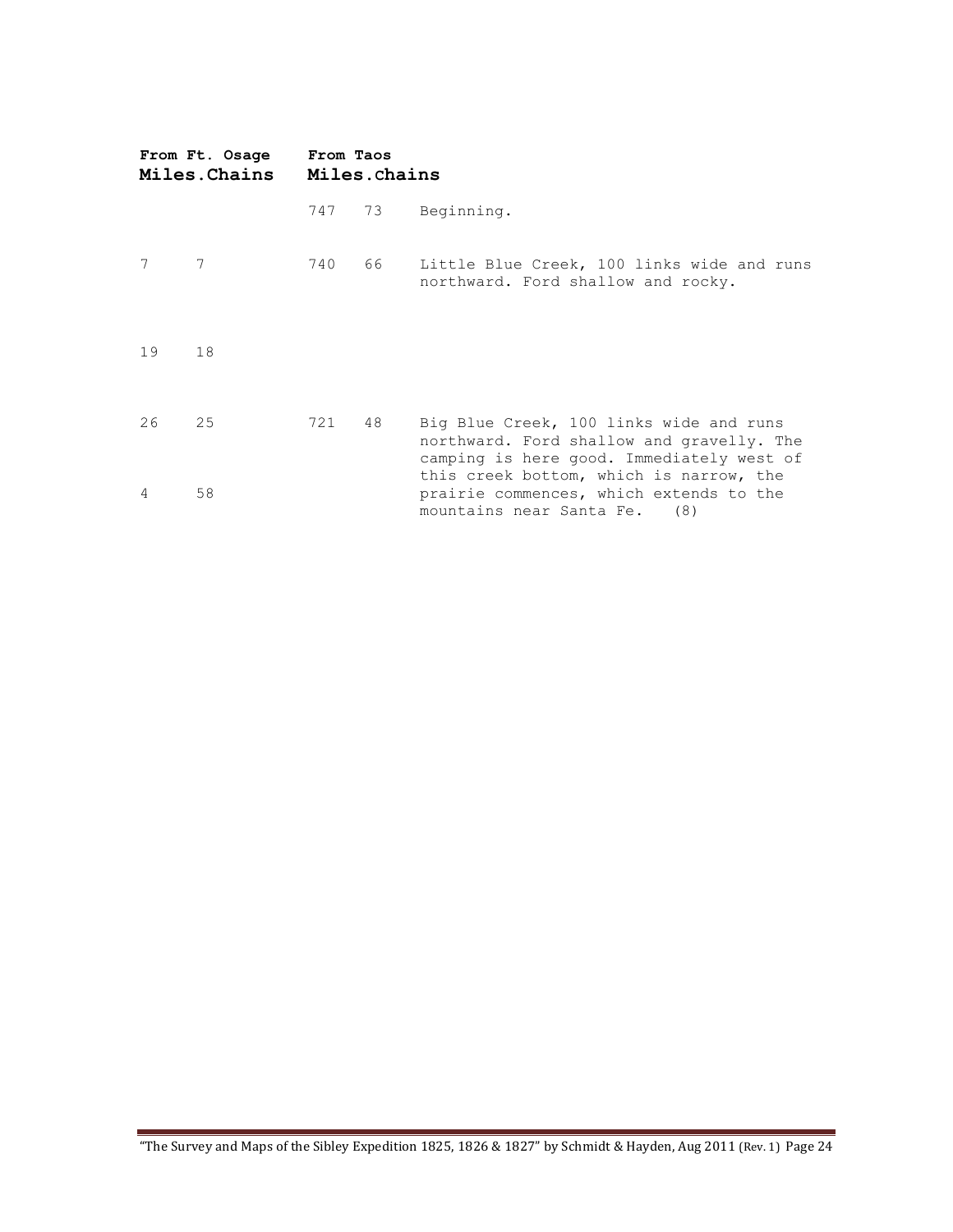| From Ft. Osage<br>Miles. Chains |    | From Taos | Miles. Chains |                                                                                                                                                                                                                                      |  |  |
|---------------------------------|----|-----------|---------------|--------------------------------------------------------------------------------------------------------------------------------------------------------------------------------------------------------------------------------------|--|--|
| 31                              | 03 | 716       | 70            | Western Boundary of state of Missouri,<br>crosses it just nine miles south of the<br>mouth of the Kansas river.                                                                                                                      |  |  |
| 8                               | 40 |           |               |                                                                                                                                                                                                                                      |  |  |
| 39                              | 43 | 708       | 30            | Flat Rock [tributary of Indian Creek,<br>located just northeast of intersection of I-<br>35 and I-4351 creek, 30 links wide, runs<br>southward into Big Blue. The ford is good<br>and the camping good for wood, water and<br>grass. |  |  |
| 9                               | 27 |           |               |                                                                                                                                                                                                                                      |  |  |
| 48                              | 70 | 699       | 03            | Caravan [Cedar] creek, 30 links wide, runs<br>northward and is a tributary of Kansas<br>river. At this place, called Caravan Grove,<br>$\frac{1}{2}S$                                                                                |  |  |
| 13                              | 62 |           |               | excellent camping ground and plenty of<br>timber for shelter and fuel.<br>(10)                                                                                                                                                       |  |  |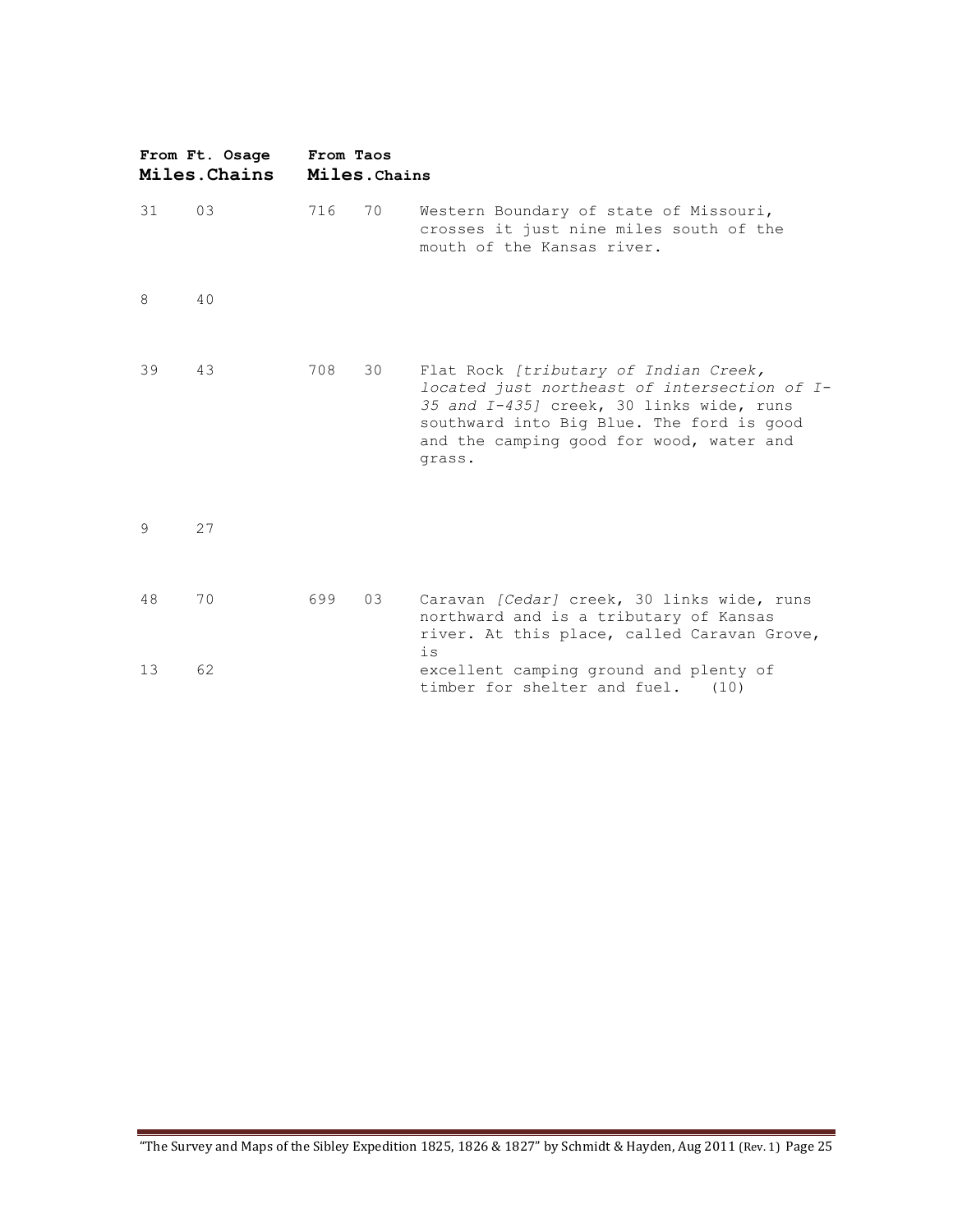| From Ft. Osage<br>Miles. Chains |    | From Taos<br>Miles. Chains |    |                                                                                                                                                                                        |  |  |
|---------------------------------|----|----------------------------|----|----------------------------------------------------------------------------------------------------------------------------------------------------------------------------------------|--|--|
| 62                              | 52 | 635                        | 21 | Hungry [tributary of Captain] creek is small<br>and runs northward. It affords some pretty<br>groves and good land and water. The ford is<br>pretty good.                              |  |  |
| 1                               | 57 |                            |    |                                                                                                                                                                                        |  |  |
| 64                              | 29 | 683                        | 44 | Dove [tributary of Captain] creek at the<br>"Four Oaks." This creek is small and runs<br>northward. The water is good, some small<br>groves, and land from Hungry creek to it<br>good. |  |  |
| 65                              | 50 | 682                        | 23 | Gooseberry [Captain] creek, 25 links wide,<br>runs northward. This creek affords good<br>water,                                                                                        |  |  |
| 1                               | 68 |                            |    | pasture and wood, and the ford is good.                                                                                                                                                |  |  |
| 67                              | 38 | 680                        | 35 | Grindstone [Coal] creek, 30 links wide, runs<br>northward. Here are good camping places,<br>water, wood and pasture good, and plenty.                                                  |  |  |
| 2                               | 45 |                            |    | This creek affords some excellent timbered<br>land.                                                                                                                                    |  |  |
| 70                              | 03 | 677                        | 70 | Muddy Branch of Cut Off [East Fork Tauy<br>Creek] crossing, bears south'd.                                                                                                             |  |  |
| 70                              | 69 | 677                        | 04 | Cut Off [Middle Fork Tauy Creek, also<br>labeled Little Cut Off on the Field Book<br>map] crossing Osage, water, ford good, and<br>water and fuel plenty.                              |  |  |
| 74                              | 32 | 673                        | 41 | Big Cut Off [West Fork Tauy Creek] crossing,<br>30 links wide, runs south'd.<br>(12)                                                                                                   |  |  |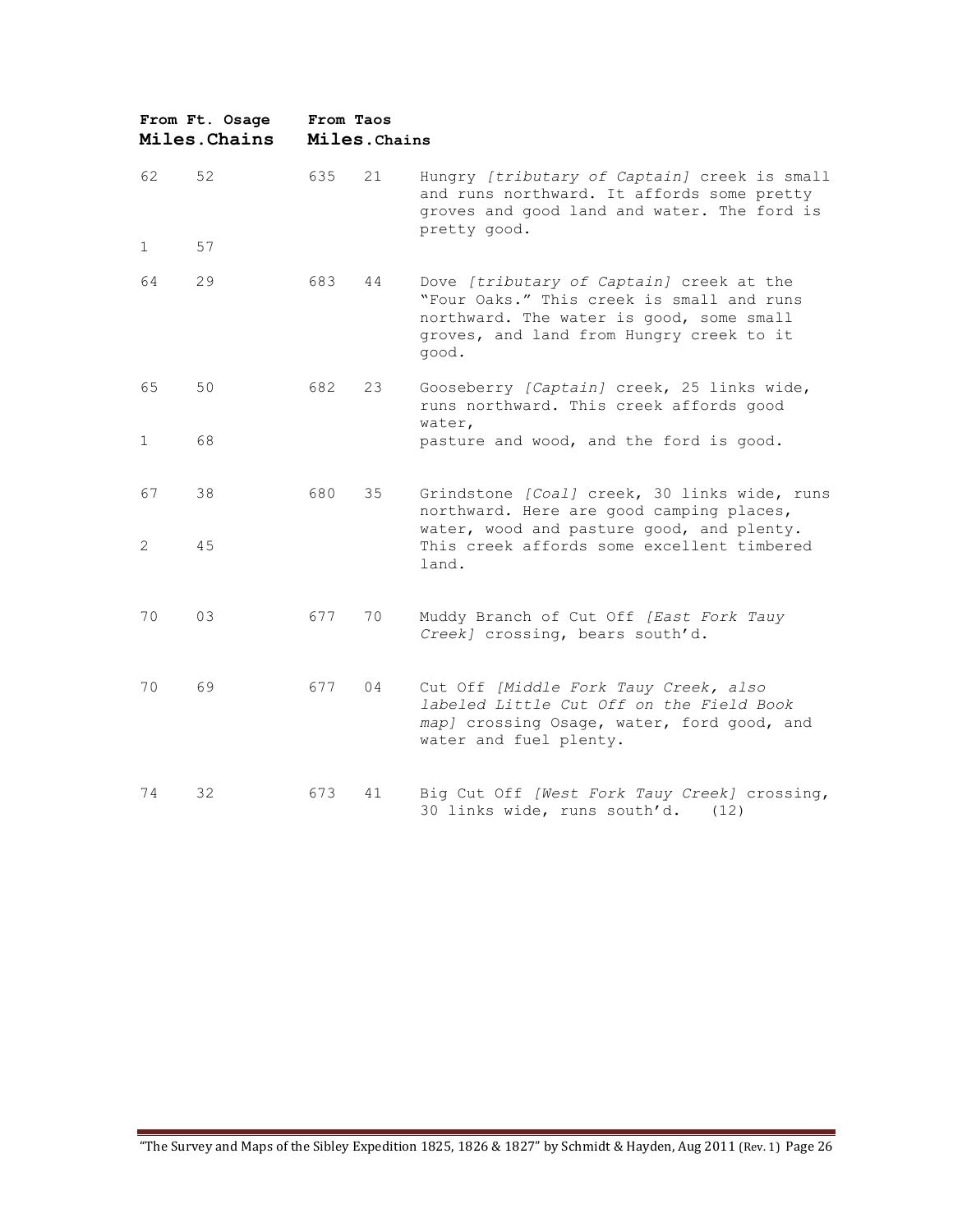| From Ft. Osage<br>Miles. Chains |    | From Taos<br>Miles. Chains |      |                                                                                                                                                                 |  |  |
|---------------------------------|----|----------------------------|------|-----------------------------------------------------------------------------------------------------------------------------------------------------------------|--|--|
| 2                               | 55 |                            |      | It is a pretty creek and affords some pretty<br>groves. At the ford, which is very good, is<br>good camping grounds for water, pasture,<br>shade and fuel.      |  |  |
| 77                              | 07 | 670                        | 66 — | A small branch of Big Cut Off [tributary of<br>West Fork Tauy Creek]; very little timber on<br>it.                                                              |  |  |
| 9                               | 30 |                            |      |                                                                                                                                                                 |  |  |
| 86                              | 37 | 661                        | 36   | Mule creek <i>[Rock Cr.]</i> , small, runs north'd<br>and has no timber near the road. Down the<br>creek at about 1 mile is a little timber,                    |  |  |
| 11                              | 46 |                            |      | and southward at about 2 or 3 miles distance<br>is some timber on the waters of the Marias<br>de Cygne, which is the principal fork of the<br>Osage river. (14) |  |  |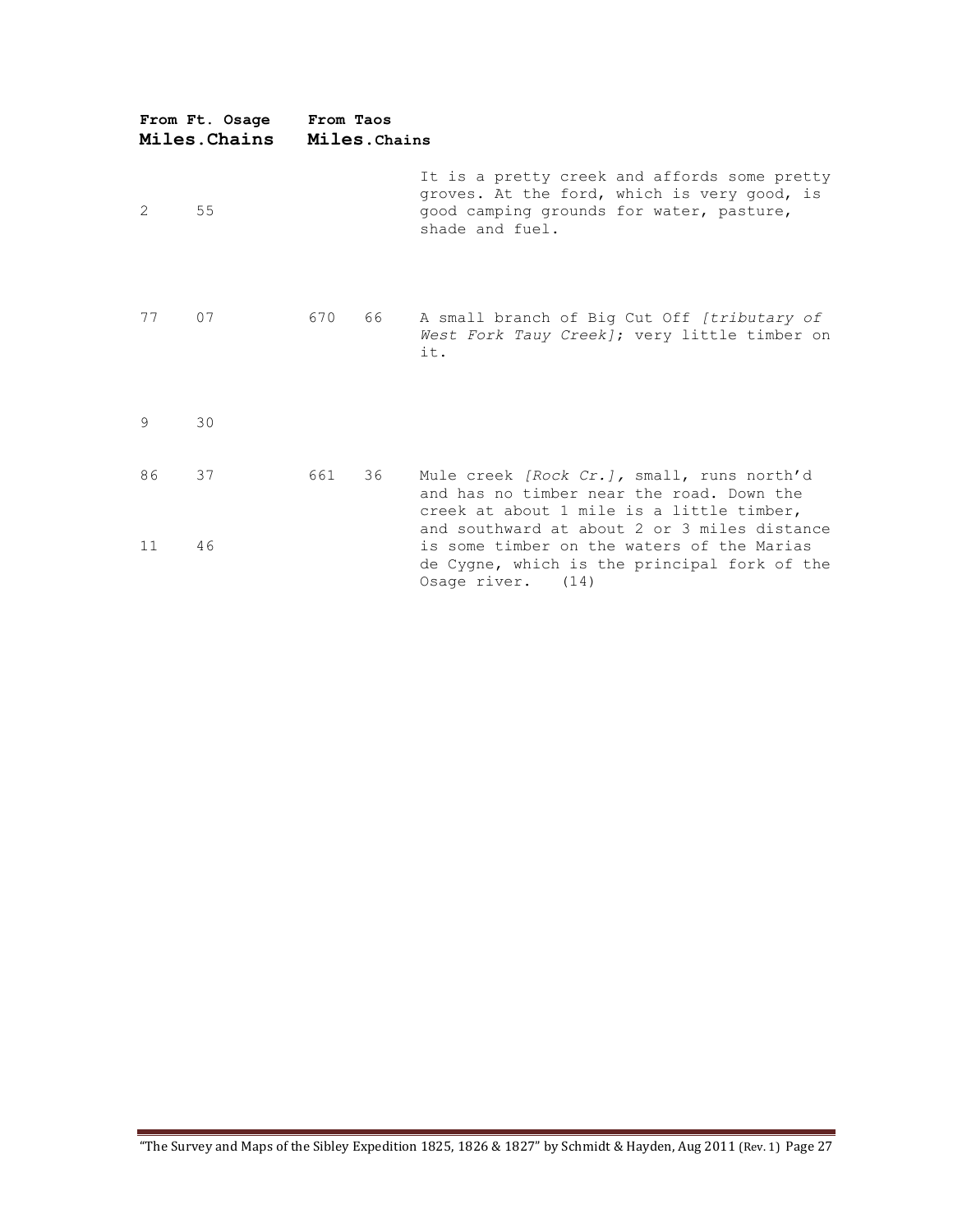| From Ft. Osage<br>Miles. Chains |    | From Taos<br>Miles. Chains |                 |                                                                                                                                                                                                                                                          |  |  |
|---------------------------------|----|----------------------------|-----------------|----------------------------------------------------------------------------------------------------------------------------------------------------------------------------------------------------------------------------------------------------------|--|--|
| 98                              | 03 | 649                        | 70              | Oak [Hundred and Ten Mile] creek, 50 links<br>wide, bears southeast, is a branch of the<br>Marias de Cygne. This creek affords good<br>water, pasture, fuel and camping ground at<br>and near the ford, which is good. Above and<br>below are to be seen |  |  |
| 7                               | 52 |                            |                 | some considerable groves of timber. The land<br>is very good. In these groves honey is to be<br>found.                                                                                                                                                   |  |  |
| 105                             | 55 | 642                        | 18              | Bridge [Switzler] creek, 100 links wide,<br>runs southeast. It affords good water,<br>timber and grass. The bed of this creek is<br>muddy and must of necessity be bridged.<br>Timber is                                                                 |  |  |
| 2                               | 05 |                            |                 | convenient, and no better crossing is to be<br>found near the road.                                                                                                                                                                                      |  |  |
| 107                             | 60 | 640                        | 13 <sup>°</sup> | Muscle [Dragoon] creek, or Marias de Cygne<br>river, is 100 links in places and runs<br>southeast. It is a                                                                                                                                               |  |  |
| $\overline{2}$                  | 64 |                            |                 | pretty stream, affording fine land, timber<br>and water and excellent camping places. The<br>ford is good.                                                                                                                                               |  |  |
| 110                             | 44 | 637                        | 29              | Waggon [Soldier] creek, 50 links, bears<br>southeast into Muscle creek about one-half<br>mile below.                                                                                                                                                     |  |  |
| 5                               | 63 |                            |                 | The crossing on this creek is good camping,<br>for water, wood and grass.<br>(16)                                                                                                                                                                        |  |  |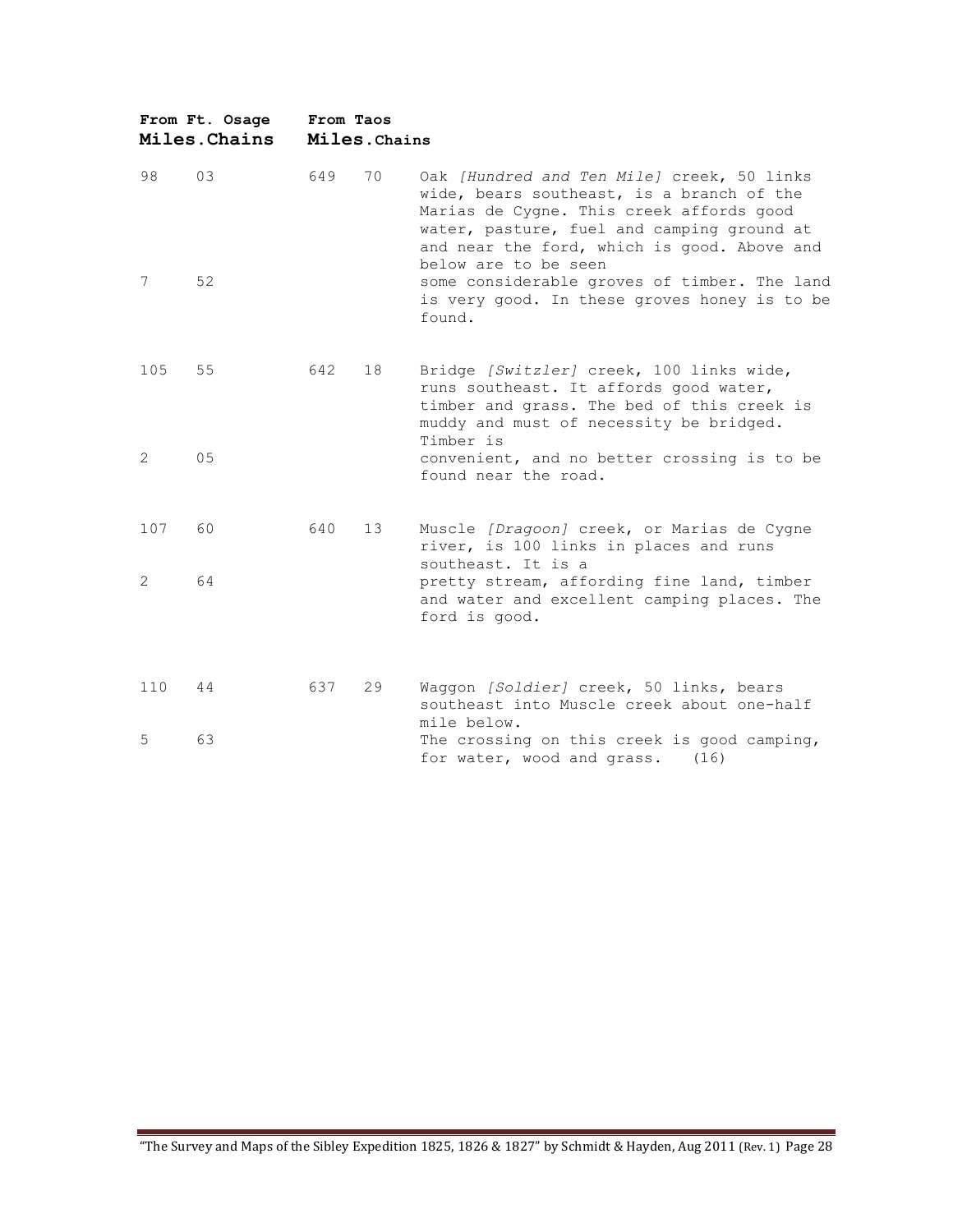| From Ft. Osage<br>Miles. Chains |          | From Taos<br>Miles. Chains |    |                                                                                                                                                                   |  |  |
|---------------------------------|----------|----------------------------|----|-------------------------------------------------------------------------------------------------------------------------------------------------------------------|--|--|
| 116                             | 27       | 631                        | 46 | Murder [Onion] creek, 20 links wide, runs<br>southward. Very little timber; ford and<br>water                                                                     |  |  |
| 1                               | 31       |                            |    | good.                                                                                                                                                             |  |  |
| 117                             | 58       | 630                        | 15 | Willow [Chicken] creek, 40 links wide, runs<br>south'd.                                                                                                           |  |  |
| 2                               | 58       |                            |    |                                                                                                                                                                   |  |  |
| 120<br>$\overline{2}$           | 36<br>71 | 627                        | 37 | Elm creek, 50 links wide, runs southeast.<br>Ford and water good; not much timber.                                                                                |  |  |
| 123                             | 27       | 624                        | 46 | Elk [One Hundred Fortytwo Mile] creek, 50<br>links wide, bears southward; ford and water<br>good. This creek affords some pretty groves<br>and very good land and |  |  |
| 7                               | 10       |                            |    | camping places.                                                                                                                                                   |  |  |
| 130                             | 37       | 617                        | 36 | Hickory [Bluff] creek, 20 links wide, runs<br>southwest. Ford and water good. This creek                                                                          |  |  |
| 5                               | 38       |                            |    | affords some very pretty hickory groves,<br>some good lands and good camping places.                                                                              |  |  |
| 135                             | 75       | 611                        | 78 | Rock creek, a beautiful stream 50 links<br>wide, runs southward. Ford and water good.<br>Here                                                                     |  |  |
| 4                               | 60       |                            |    | is excellent camping ground. This creek has<br>some fine land and is tolerably well<br>timbered.<br>(18)                                                          |  |  |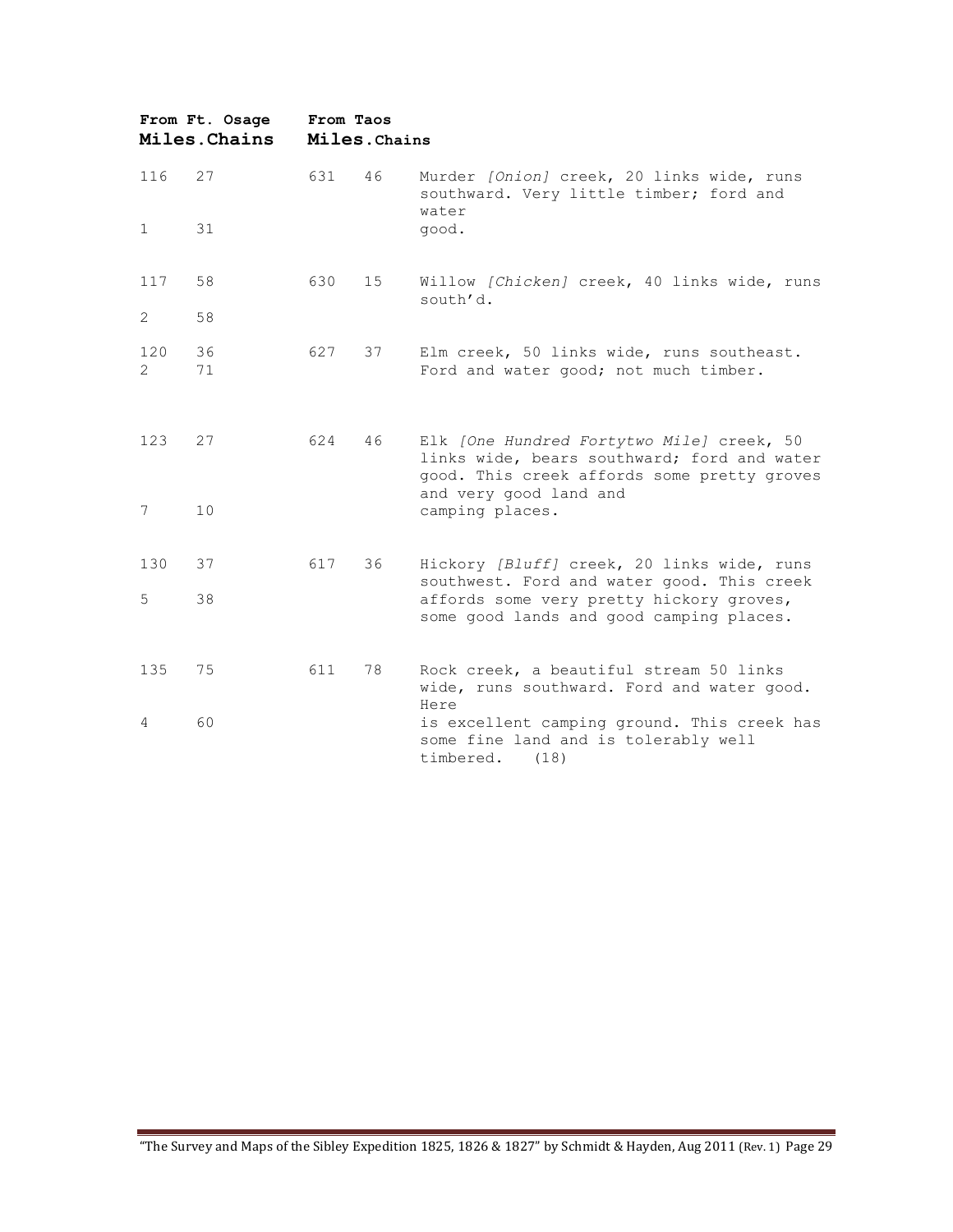|              | From Ft. Osage<br>Miles. Chains | From Taos<br>Miles. Chains |    |                                                                                                                                                                                                                                                                                                                        |  |  |
|--------------|---------------------------------|----------------------------|----|------------------------------------------------------------------------------------------------------------------------------------------------------------------------------------------------------------------------------------------------------------------------------------------------------------------------|--|--|
| 140          | 55                              | 607                        | 18 | Gravel [Big John] creek, 30 links wide, runs<br>southwardly. This is a pretty little stream,<br>affording some excellent land and                                                                                                                                                                                      |  |  |
| $\mathbf{1}$ | 57                              |                            |    | handsome groves; at 12 1/2 chains N., 20 E.,<br>from this ford is a very fine fountain<br>spring and good camping grounds.                                                                                                                                                                                             |  |  |
| 142          | 32                              | 605                        | 41 | Council Grove, where the commissioners met<br>the Osage chiefs in council on the 10th of<br>August, 1825. This is the largest body of<br>woodland passed through after leaving Big<br>Blue; 'tis here about a quarter of a mile<br>wide; above and below are some groves more<br>extensive. The timber and land are of |  |  |
|              | 19                              |                            |    | superior quality and the general face of the<br>country interesting. Springs of excellent<br>water are frequent, and no doubt good water-<br>mill seats may be found on this fork of the<br>Neozho and its numerous small branches that<br>water this beautiful tract of country.                                      |  |  |
| 142          | 51                              | 605                        | 22 | Council fork of Neozsho, [Neosho River] here<br>50 links wide and runs boldly southward.<br>Ford good.                                                                                                                                                                                                                 |  |  |
| 10           | 30                              |                            |    |                                                                                                                                                                                                                                                                                                                        |  |  |
| 153<br>5     | 01<br>27                        | 594                        | 72 | Small [Fourmile] creek, 15 links wide, runs<br>southward; no timber.                                                                                                                                                                                                                                                   |  |  |
|              |                                 |                            |    |                                                                                                                                                                                                                                                                                                                        |  |  |
| 158          | 28                              | 589                        | 45 | Diamond of the Plains, [Diamond Spring] a<br>remark-<br>(20)                                                                                                                                                                                                                                                           |  |  |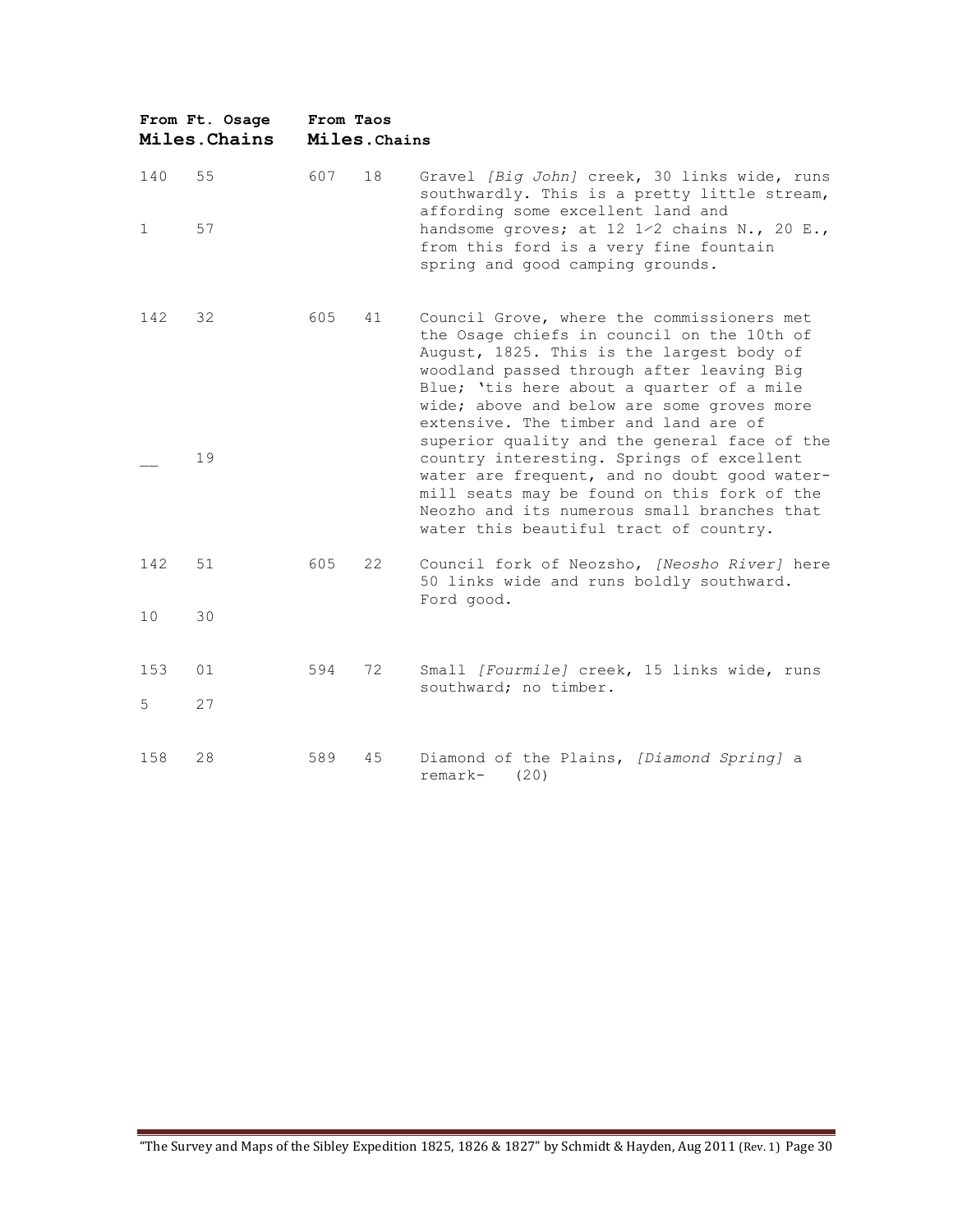| From Ft. Osage<br>Miles. Chains |    | From Taos<br>Miles. Chains |    |                                                                                                                                                                                                            |  |  |  |
|---------------------------------|----|----------------------------|----|------------------------------------------------------------------------------------------------------------------------------------------------------------------------------------------------------------|--|--|--|
| 1                               |    |                            |    | -ably fine large fountain spring, near which<br>is good camping ground. Otter [Diamond]<br>creek is 3 chains west of this spring,<br>and affords wood for fuel. It is 15 links<br>wide and runs southward. |  |  |  |
| 159                             | 28 | 588                        | 45 | First timbered [Mile-and-a-half] creek, 10<br>links wide, runs south'd. Some timber, but<br>little water.                                                                                                  |  |  |  |
| 1                               | 78 |                            |    |                                                                                                                                                                                                            |  |  |  |
| 161                             | 26 | 586                        | 47 | Second timbered [Threemile] creek, like the<br>first.                                                                                                                                                      |  |  |  |
| 1                               | 02 |                            |    |                                                                                                                                                                                                            |  |  |  |
| 162                             | 28 | 585                        | 45 | Third timbered [Sixmile] creek, like the<br>first.                                                                                                                                                         |  |  |  |
|                                 | 72 |                            |    |                                                                                                                                                                                                            |  |  |  |
| 163                             | 32 | 584                        | 53 | Fourth timbered [Camp] creek, like the<br>first.                                                                                                                                                           |  |  |  |
| 5                               | 12 |                            |    |                                                                                                                                                                                                            |  |  |  |
| 168                             | 32 | 579                        | 41 | Cottonwood [Clear] creek, 10 links wide,<br>runs southwest. A very few cottonwood trees<br>are on this creek, and water not very good                                                                      |  |  |  |
| 7                               | 74 |                            |    | or<br>plenty.                                                                                                                                                                                              |  |  |  |
| 176                             | 26 | 571                        | 47 | Duck [tributary of Mud] creek, [this point<br>is about three miles south of Lost Springs,<br>and a noted stopping place on the Trail], 20<br>links wide and runs southwest. Plenty of                      |  |  |  |
| 3.                              | 72 |                            |    | water and pretty good<br>grass, but no wood near.                                                                                                                                                          |  |  |  |
| 180                             | 18 | 567                        | 55 | High Bank [Mud] creek, [near Tampa, KS] 20<br>links wide, runs southward. Has no timber,<br>and the banks being high makes it rather bad<br>to cross.                                                      |  |  |  |
| 7                               |    |                            |    | Plenty of water and tolerable grass.<br>(22)                                                                                                                                                               |  |  |  |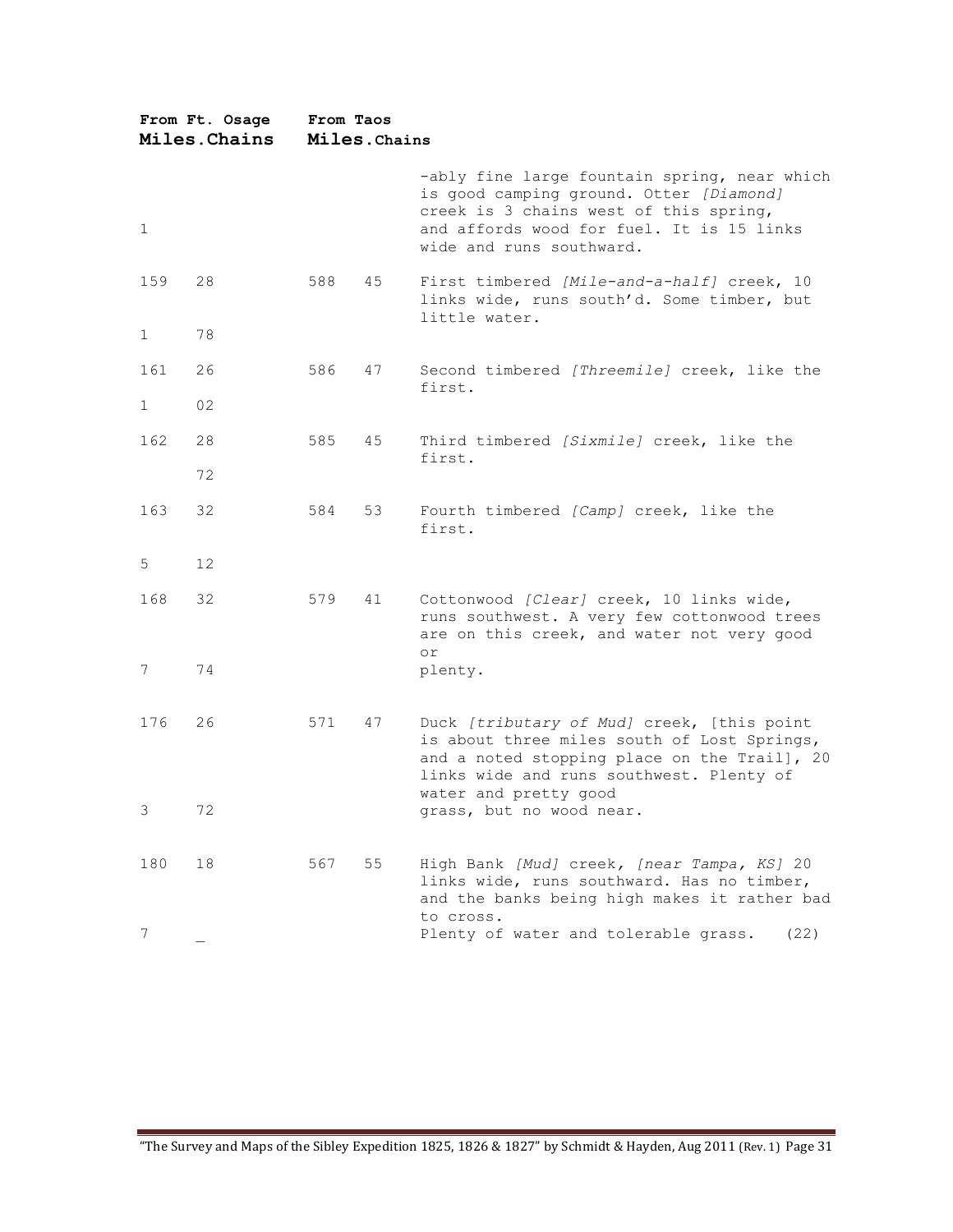|     | From Ft. Osage<br>Miles.Chains | From Taos<br>Miles.Chains |    |                                                                                                                                                                                                                                                                                                                                                                                                                                                                                                                                                                 |
|-----|--------------------------------|---------------------------|----|-----------------------------------------------------------------------------------------------------------------------------------------------------------------------------------------------------------------------------------------------------------------------------------------------------------------------------------------------------------------------------------------------------------------------------------------------------------------------------------------------------------------------------------------------------------------|
| 187 | 18                             | 560                       | 55 | Cottonwood creek, 50 links wide and in<br>places 100 links; 'tis the last water of the<br>Neozho, which the road crosses. Here is<br>plenty of wood, and water and the grass is<br>tolerable. No other wood will be found on<br>the road after this until at the Little<br>Arkansas, and commonly no water before<br>Indian creek. About ten miles on the road,<br>in the head of a hollow south of the road<br>and near it, water may be had; the hollow<br>bears southward. The road is over high level<br>land and is sufficiently beaten and plain.<br>(24) |

19 63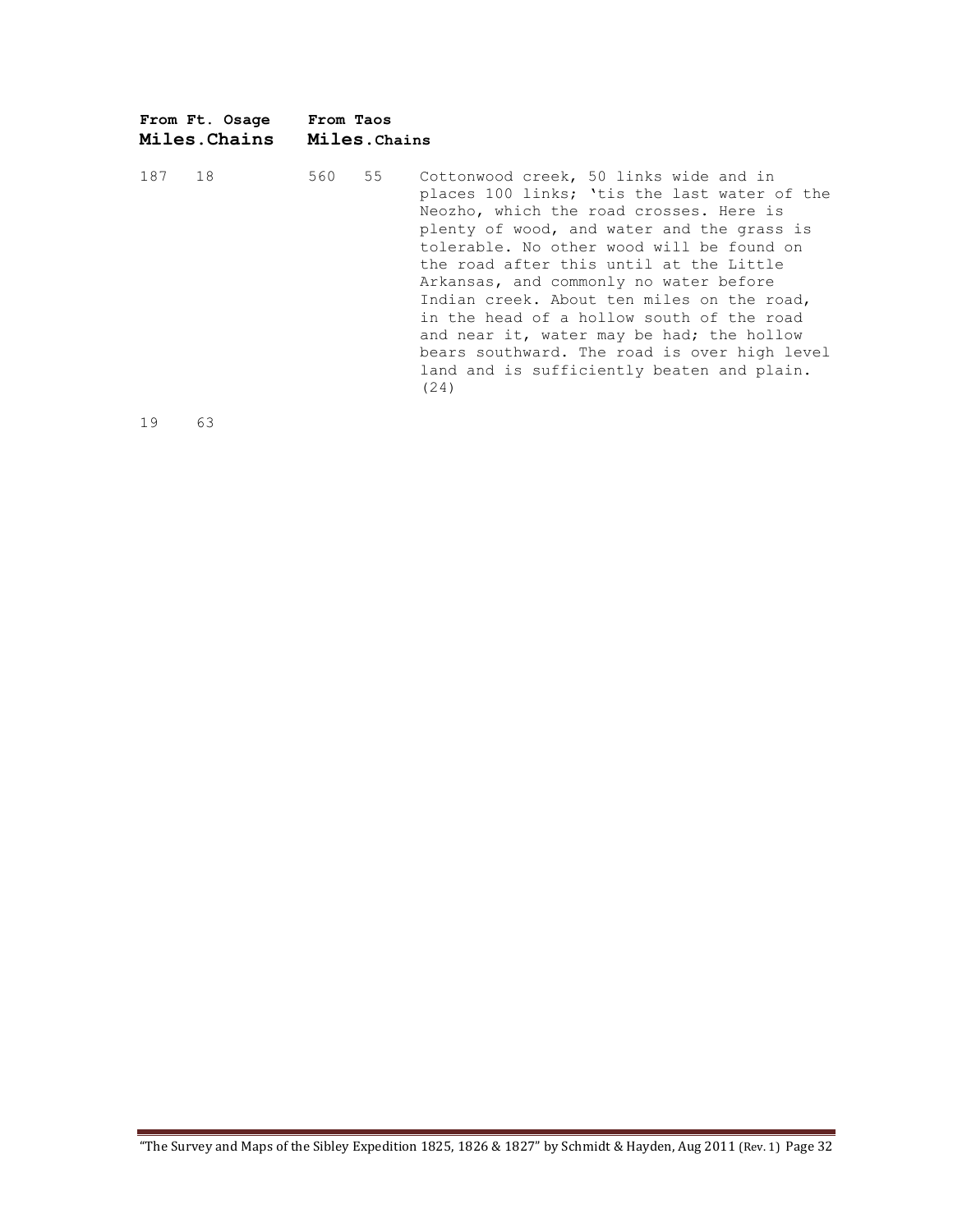|          | From Ft. Osage<br>Miles. Chains | From Taos | Miles. Chains |                                                                                                                                                                                                                                                                                                                                                                                                                                                                                                                                                                           |
|----------|---------------------------------|-----------|---------------|---------------------------------------------------------------------------------------------------------------------------------------------------------------------------------------------------------------------------------------------------------------------------------------------------------------------------------------------------------------------------------------------------------------------------------------------------------------------------------------------------------------------------------------------------------------------------|
| 207<br>7 | 01<br>66                        | 540       | 72            | Indian [Running Turkey] creek, 10 links<br>wide, runs southwestwardly. Affords food<br>water and grass, but no fuel. From the<br>higher parts of the prairie hereabout the<br>sand hills appear west of Little Arkansas.<br>Sora Kansas creek, 10 links, bears<br>southward. About three miles south of the<br>ford is a grove of timber on this creek, and<br>at the upper timber it may be<br>crossed, but generally the crossing south of<br>the road would be bad. At this grove the<br>commissioners met the Kansas chiefs in<br>council on the 16th of August, 1825 |
| 214      | 67                              | 533       | 06            | From the Sora Kansas (Dry Turkey) creek to<br>the ford on the little Arkansas the road<br>bears to the southward of the direct line to<br>avoid (or head) a branch of the Kansas                                                                                                                                                                                                                                                                                                                                                                                          |
| 15       | 20                              |           |               | river. It is important that the ford on the<br>Little Arkansas be found, as it is generally<br>impassable on account of high banks and<br>unsound bed. The ford is perhaps half a mile<br>below the mouth of a small creek, which runs<br>into it on the east side.<br>(26)                                                                                                                                                                                                                                                                                               |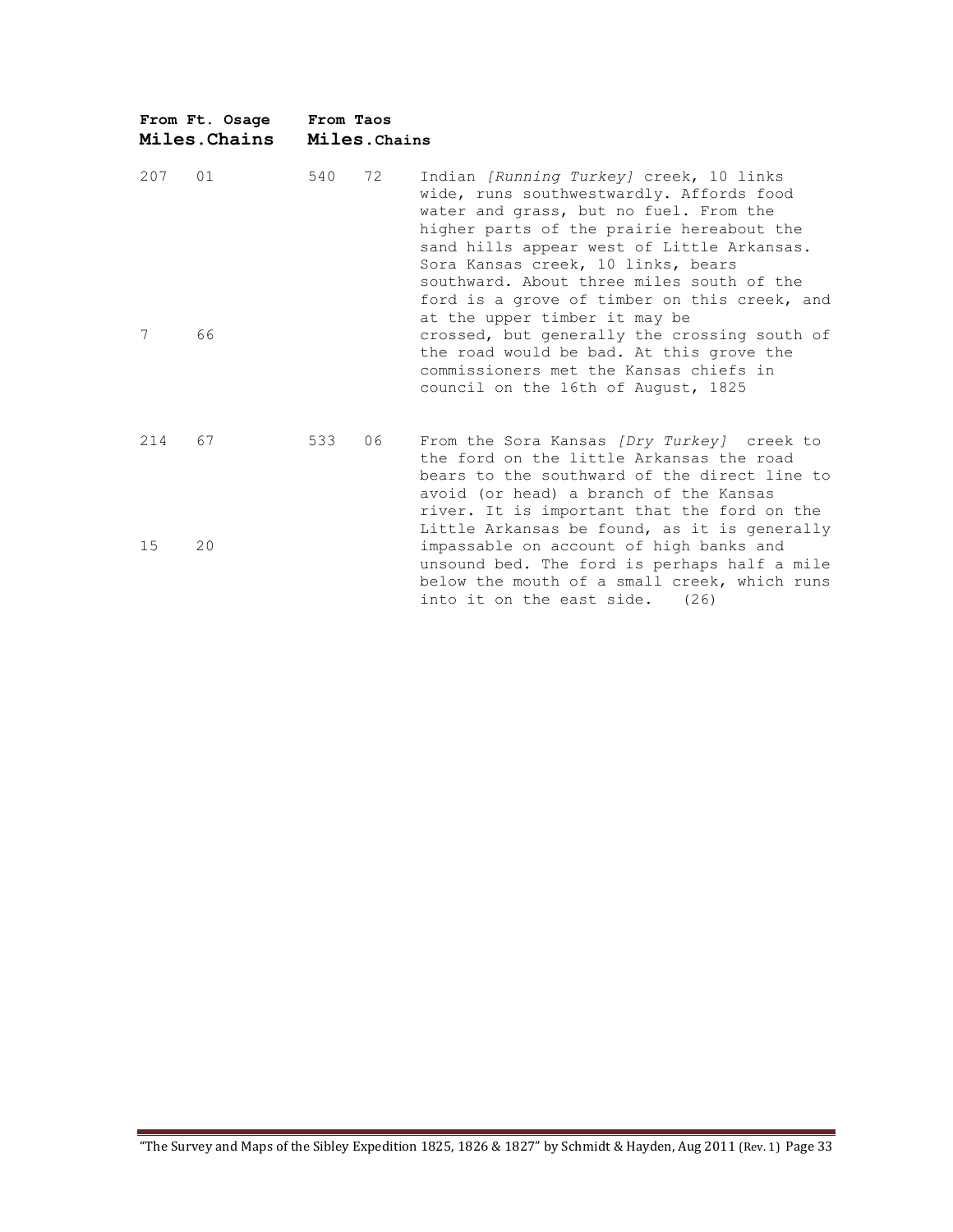|     | From Ft. Osage<br>Miles. Chains | From Taos | Miles. Chains |                                                                                                                                                                                                                                             |
|-----|---------------------------------|-----------|---------------|---------------------------------------------------------------------------------------------------------------------------------------------------------------------------------------------------------------------------------------------|
| 230 | 07                              | 517       | 66            | At the crossing of the Little Arkansas there<br>is wood for fuel and the water and grass are<br>tolerably good. Having crossed the creek,<br>travel up a small creek of it, continuing on                                                   |
| 7   | 48                              |           |               | the south side of it. There is no timber on<br>this creek, which is short. When at the head<br>of it the sand hills will appear a few miles<br>to the left                                                                                  |
| 237 | 55                              | 510       | 18            | Difficult (Dry) creek, 15 links, runs<br>southward into Cold Water. There is no<br>timber near the road on it, and the bed is<br>rather                                                                                                     |
| 2   |                                 |           |               | soft and bad to cross.                                                                                                                                                                                                                      |
| 239 | 55                              | 508       | 18            | Timbered [Jarvis] creek, 10 links, runs<br>south'd. It should be crossed just at the<br>upper timber.                                                                                                                                       |
| 7   | 09                              |           |               | Water and grass tolerably good. [Jarvis ck.]                                                                                                                                                                                                |
| 246 | 64                              | 501       | 09            | Cold Water or Cow creek [Little Cow Creek]<br>is a narrow stream, from 30 to 50 links<br>wide, for the most part miry, banks commonly<br>high. There is tolerable crossing just above<br>the largest body of timber on it, which is<br>very |
| 15  | 56                              |           |               | conspicuous; on the two branches eastward of<br>the creek is timber. The camping is good on<br>this creek for wood, water, grass and<br>(commonly) buffalo. (28)                                                                            |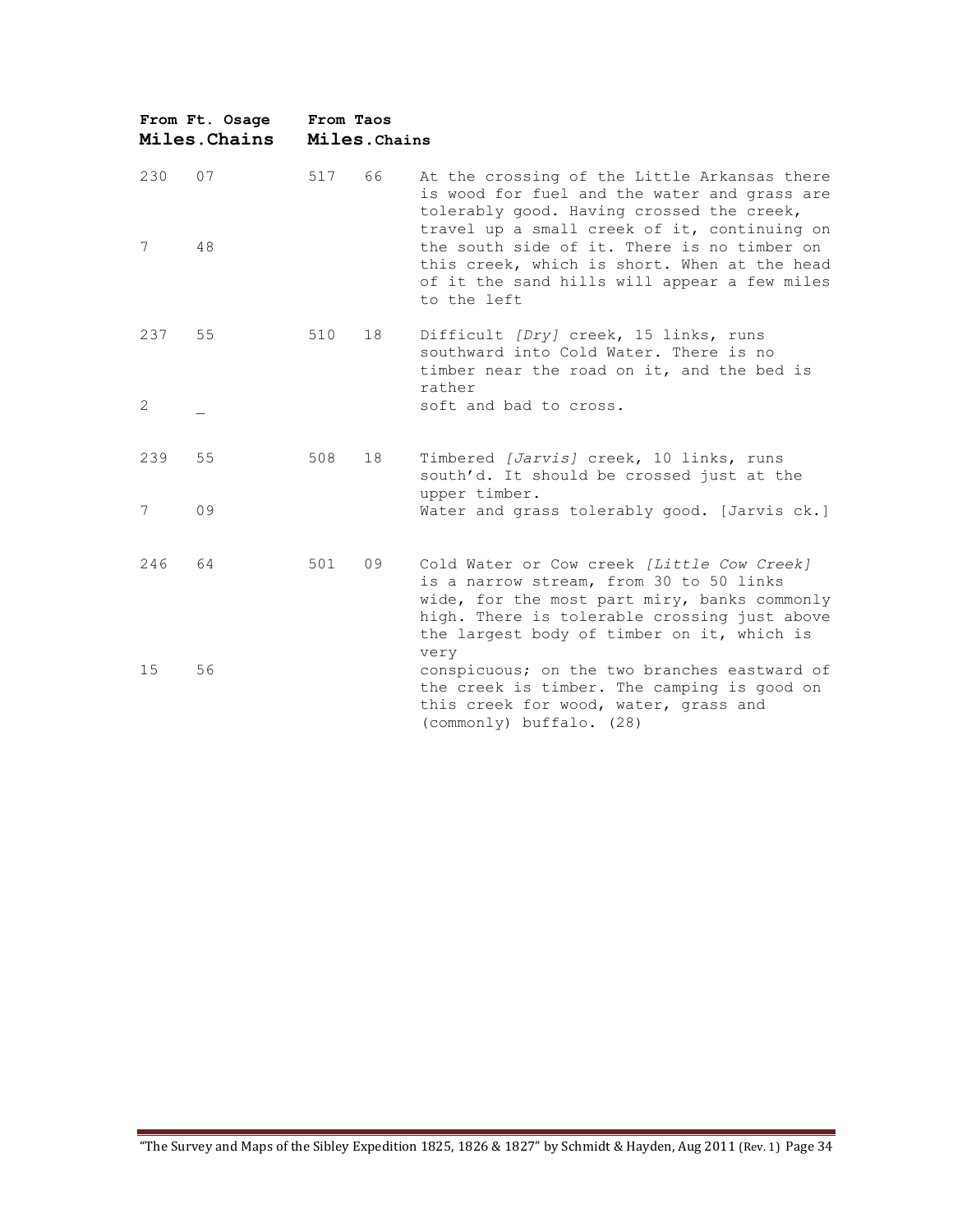|     | From Ft. Osage<br>Miles. Chains | From Taos | Miles. Chains |                                                                                                                                                                                                                                                                                                                                                                                                                                                                                                                                                                              |
|-----|---------------------------------|-----------|---------------|------------------------------------------------------------------------------------------------------------------------------------------------------------------------------------------------------------------------------------------------------------------------------------------------------------------------------------------------------------------------------------------------------------------------------------------------------------------------------------------------------------------------------------------------------------------------------|
|     |                                 |           |               | From Cow creek the traveler should be<br>careful not to bear too much to the left or<br>he will get on the sands; he may travel<br>directly west or a little north of west, as<br>he may                                                                                                                                                                                                                                                                                                                                                                                     |
| 262 | 40                              | 485       | 33            | choose, to fall on the Arkansas. After<br>crossing Cow creek the beaten road, which<br>hitherto has been plain, will probably be<br>seen no more as a guide. The Arkansas will<br>be the guide for about two hundred miles. In<br>general the traveler should not keep near<br>the river, as 'tis sandy. Near the foot of<br>the hills the ground is firm and the<br>traveling better. Where it is necessary to<br>turn in to the river to camp 'tis commonly<br>best to turn in short or at right angles,<br>and fuel may be picked up almost anywhere,<br>and the grass is |
| 10  | 01                              |           |               | commonly pretty good. Generally the river is<br>a quarter of a mile broad, and may be<br>crossed on horseback almost anywhere if the<br>banks permit, and they are generally low.<br>The water is pleasant in this part of the<br>river and above.<br>(30)                                                                                                                                                                                                                                                                                                                   |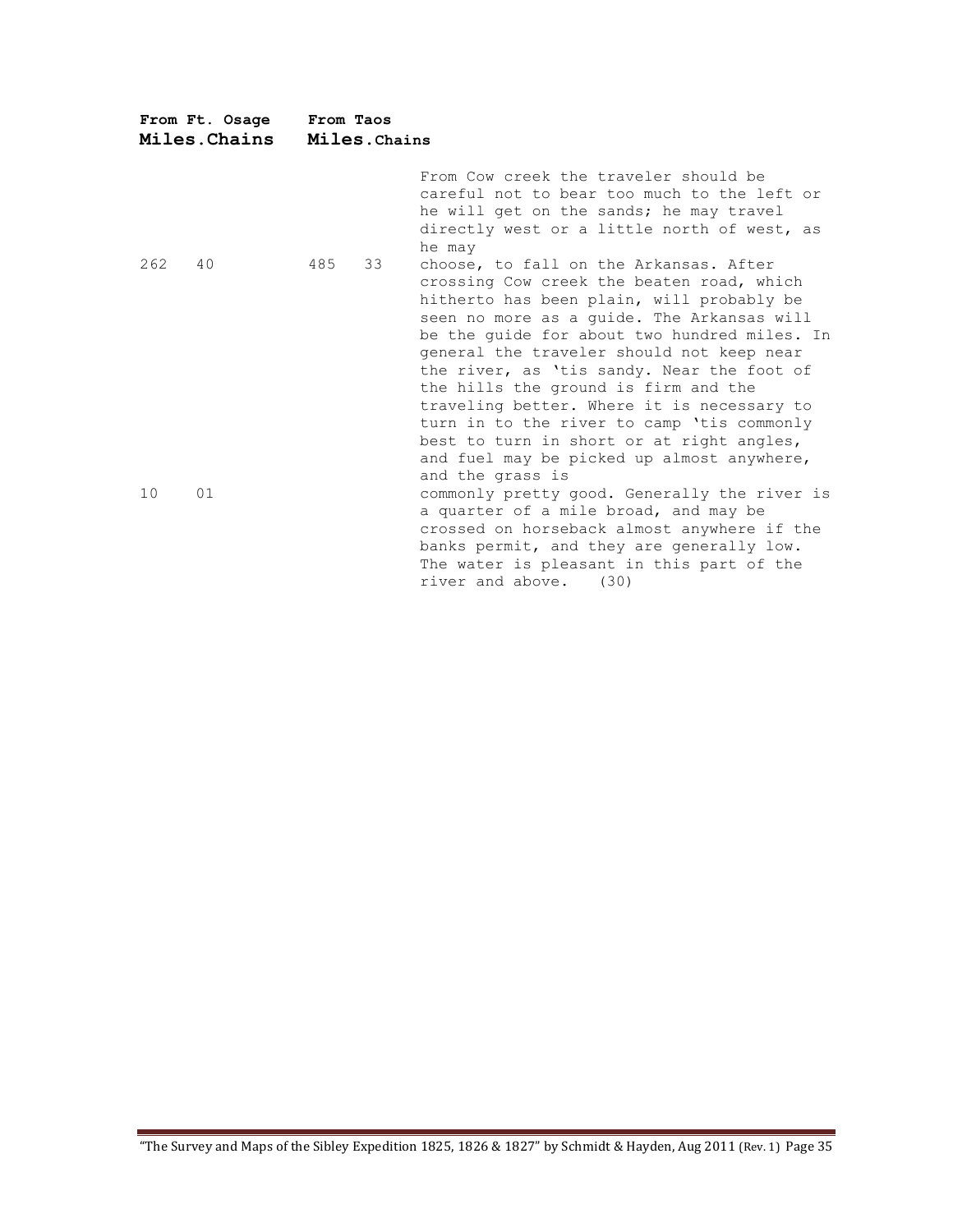|        | From Ft. Osage<br>Miles.Chains | From Taos | Miles. Chains |                                                                                                                                                                                                                                                                                                                                                                                                                       |
|--------|--------------------------------|-----------|---------------|-----------------------------------------------------------------------------------------------------------------------------------------------------------------------------------------------------------------------------------------------------------------------------------------------------------------------------------------------------------------------------------------------------------------------|
| 272 41 |                                | 475       | 32            | Walnut creek, from 60 to 100 links wide,<br>runs into the Arkansas at the north bend a<br>little above a handsome grove of timber on<br>the south part of the river, called "Pit<br>Grove." The crossing of the [Walnut] creek<br>is directly between the bends of the<br>[Arkansas] river next below and next above<br>the [Walnut] creek. The ford is good. On<br>this [Walnut] creek is more timber than on<br>any |
| 25     | 24                             |           |               | from Council Grove, principally low crooked<br>ash and elm. When in season, plenty of plums<br>are to be had here, and the camping is very<br>good for water, fuel and grass. The latitude<br>of this place is $38^\circ$ . 21'. 10".                                                                                                                                                                                 |
|        |                                |           |               | The road may continue straight by Rock<br>Point, [Pawnee Rock] as dotted, to the                                                                                                                                                                                                                                                                                                                                      |

crossing of the creek above it. (32)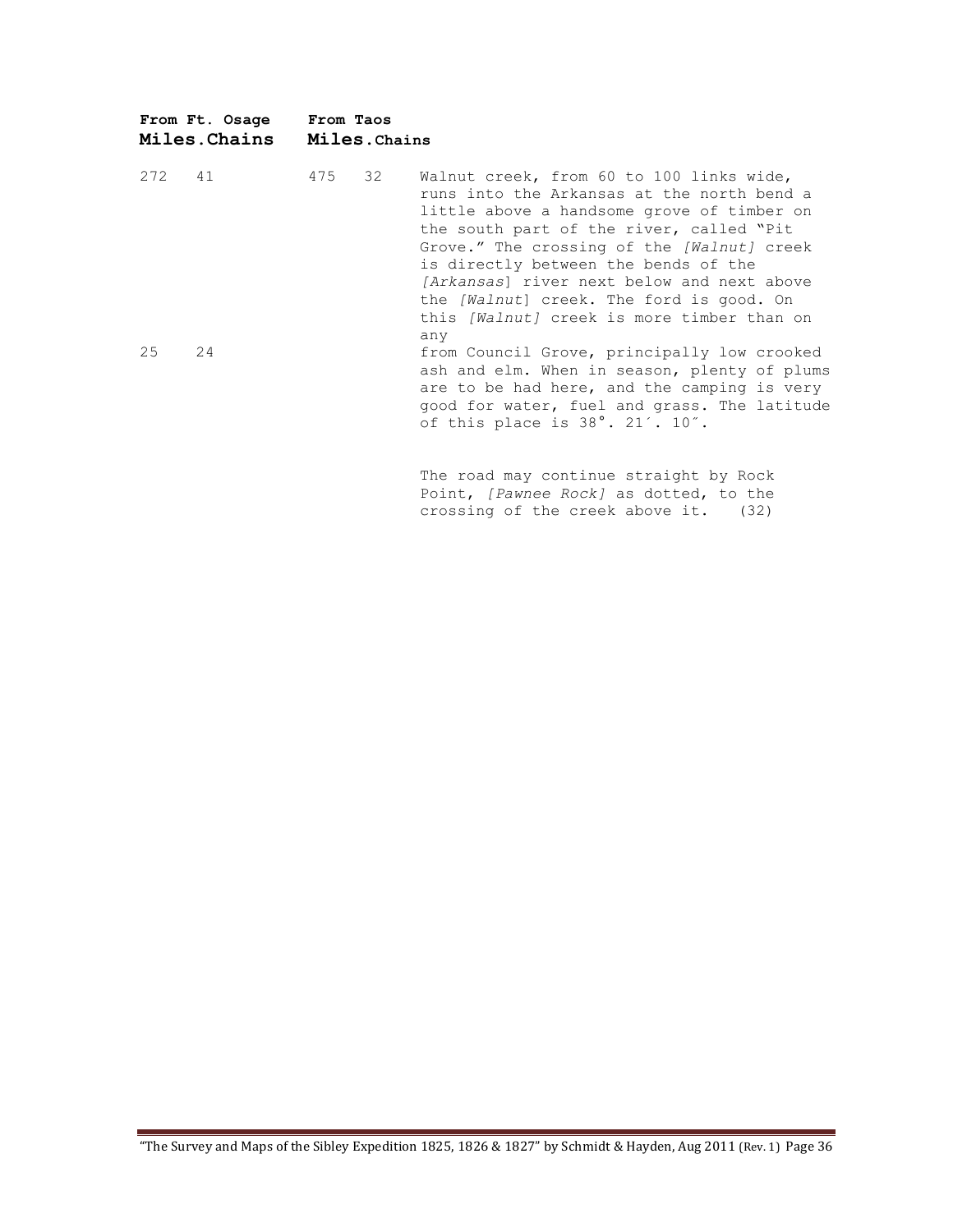|     | From Ft. Osage<br>Miles. Chains | From Taos | Miles.Chains |                                                                                                                                                                                                                                                                                                                                                                                                              |
|-----|---------------------------------|-----------|--------------|--------------------------------------------------------------------------------------------------------------------------------------------------------------------------------------------------------------------------------------------------------------------------------------------------------------------------------------------------------------------------------------------------------------|
| 297 | 65                              | 450       | 08           | Crooked [Ash] creek, 50 links wide, bears<br>southeast and affords plenty of excellent<br>wood and grass, but the water is not very                                                                                                                                                                                                                                                                          |
| 4   | 61                              |           |              | good. Its bed is shaded with ash and elm. It<br>may be crossed in many places; in the fall<br>it is nearly dry.                                                                                                                                                                                                                                                                                              |
| 302 | 46                              | 445       | 27           | Pawnee creek, 100 links wide, runs nearly<br>east. Ford tolerably good; west bank a<br>little soft. The ford is at the south point<br>of a sort of bluff. The camping is good for<br>grass and water and tolerable for fuel. The<br>creek is shaded with elm and ash. From this<br>point                                                                                                                     |
| 10  | 77                              |           |              | some travelers prefer to continue up on the<br>south side of this creek for some distance,<br>then crossing it several times, continue<br>westward, passing [from] the headwaters over<br>to the Arkansas, as being nearer than the<br>river, but the river route is more safe and<br>convenient for man and beast. [Muddy Branch<br>shown on the Sibley map 33 is an un-named<br>tributary of Pawnee Creek] |
| 313 | 43                              | 434       | 30           | Mouth of Clear [Coon] creek, a small stream<br>(34)<br>to transparent run-                                                                                                                                                                                                                                                                                                                                   |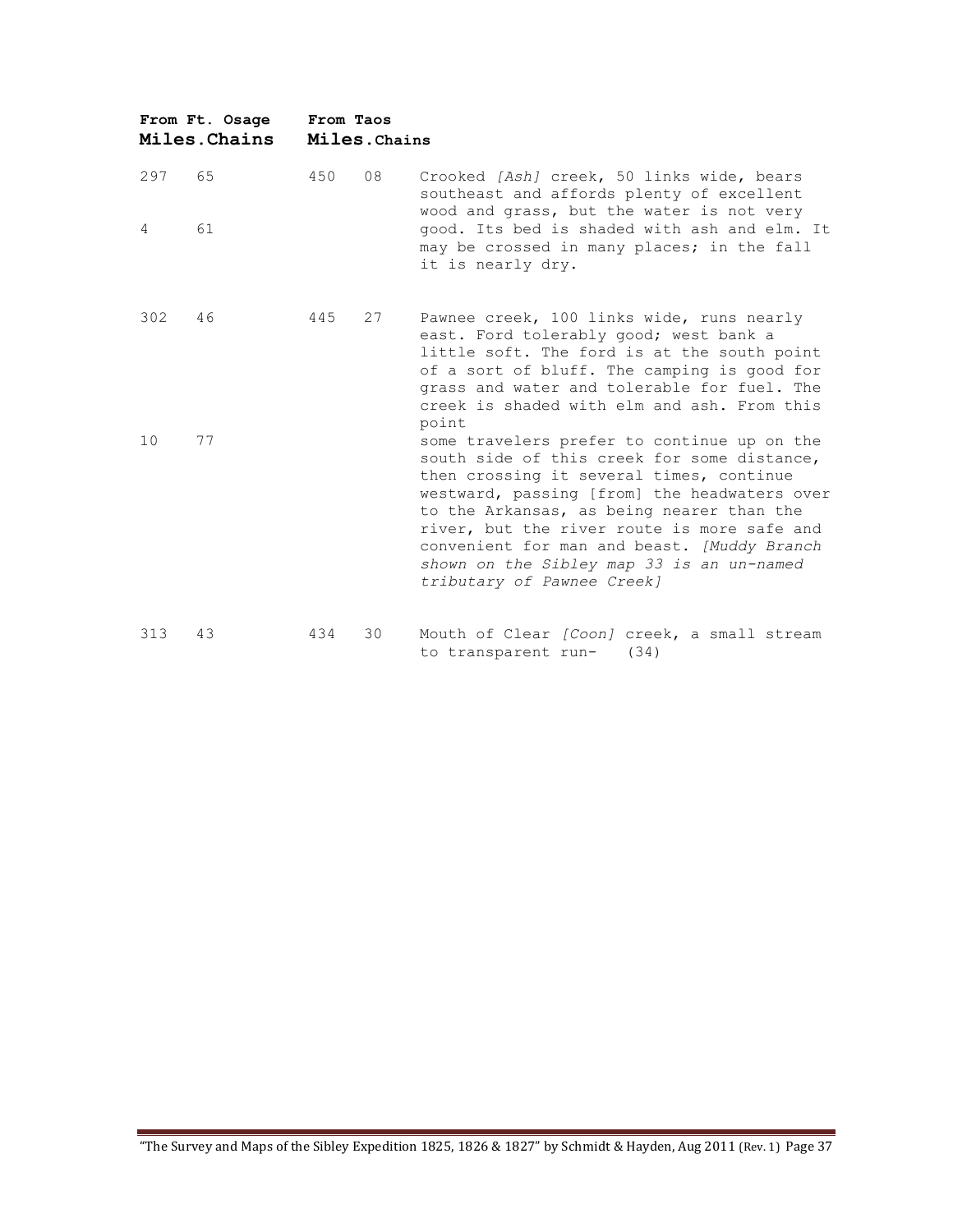|    | From Ft. Osage<br><b>Miles.Chains</b> | From Taos<br><b>Miles.</b> Chains                                                                                                                                                                                                                                                                                                                    |
|----|---------------------------------------|------------------------------------------------------------------------------------------------------------------------------------------------------------------------------------------------------------------------------------------------------------------------------------------------------------------------------------------------------|
| 41 | 19                                    | -ning water. Its course is from its head,<br>nearly parallel with the river and near it,<br>in<br>what may perhaps be called the river bottom.<br>On the south side of the river among the<br>sand hills, which border it opposite the<br>head of Clear creek, elk are to be found and<br>a few deer, and, when in season, plums and<br>grapes. (36) |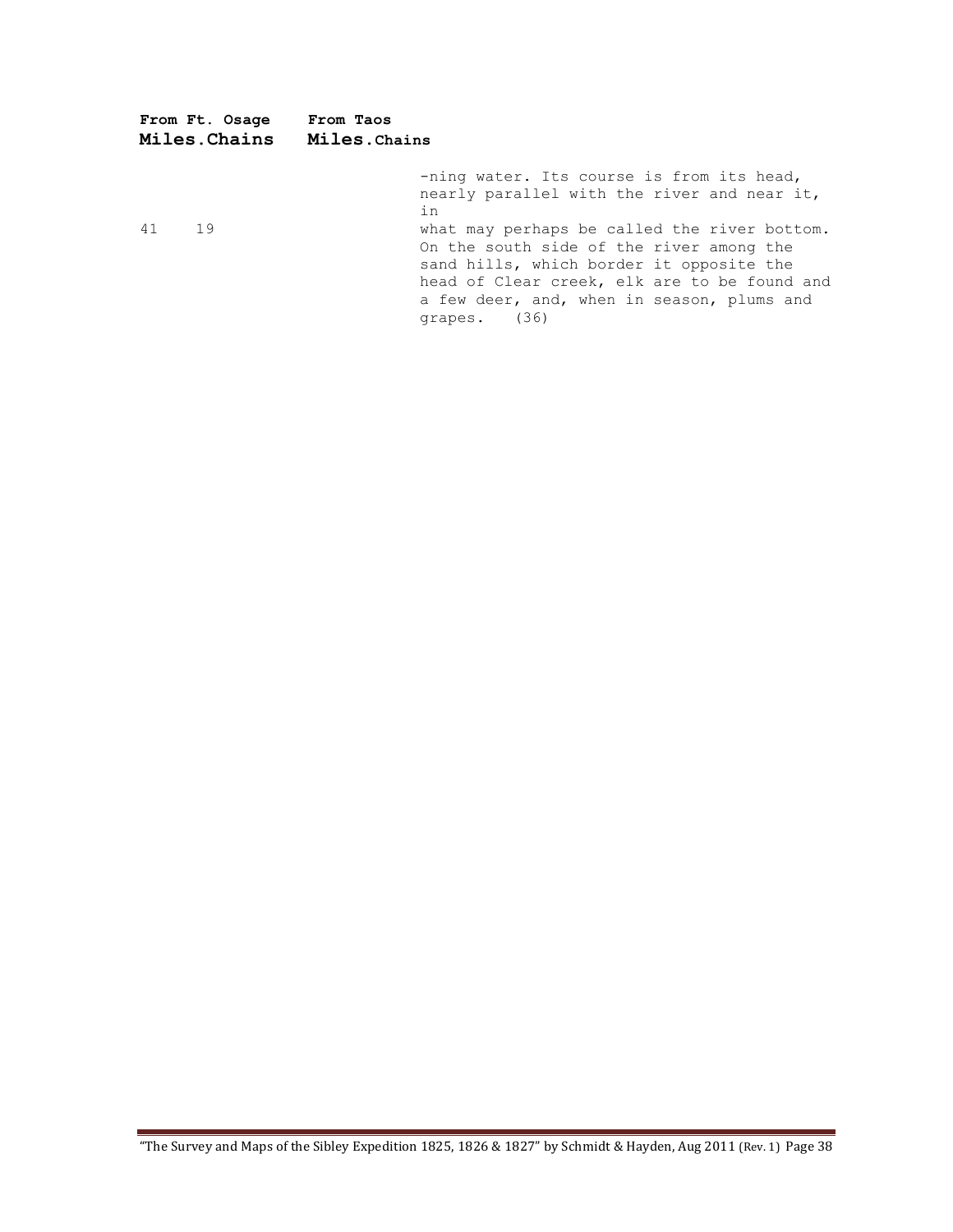|        | From Ft. Osage<br>Miles.Chains | From Taos<br>Miles. Chains |  |                               |  |
|--------|--------------------------------|----------------------------|--|-------------------------------|--|
| 354 62 |                                | 393 11                     |  | South B<br>the fil<br>latitud |  |

| 393 | 11 | South Bend of the Arkansas river. Here is<br>the first rock bluff seen on the river. The<br>latitude of this place is 37°. 38´. 52fi. It<br>would be much nearer to cross the river here<br>and ascend Mulberry creek to its source and<br>then go directly to the lower spring; on the<br>Semaron; but on trial of the way travelers<br>have discontinued it as unsafe. It is<br>incommodious of water and timber for fuel,<br>and wants such prominent land marks as will<br>be a sure guide. On this route has been much<br>suffering; in a dry time 'tis dangerous.<br>Some turn off at a place known to the Santa<br>Fe travelers by the name of the "Cashes,"<br>near to which is a rocky point of a hill at<br>some distance from the river, composed of<br>cemented pebbles, and therefore called<br>Gravel Rocks [the Caches]. At about 3 miles<br>southwest from this rock is a place of<br>crossing for those who travel the lower |
|-----|----|-----------------------------------------------------------------------------------------------------------------------------------------------------------------------------------------------------------------------------------------------------------------------------------------------------------------------------------------------------------------------------------------------------------------------------------------------------------------------------------------------------------------------------------------------------------------------------------------------------------------------------------------------------------------------------------------------------------------------------------------------------------------------------------------------------------------------------------------------------------------------------------------------------------------------------------------------|
|     |    | route, or directly to the aforenamed Semaron<br>Spring, but (38)                                                                                                                                                                                                                                                                                                                                                                                                                                                                                                                                                                                                                                                                                                                                                                                                                                                                              |
|     |    |                                                                                                                                                                                                                                                                                                                                                                                                                                                                                                                                                                                                                                                                                                                                                                                                                                                                                                                                               |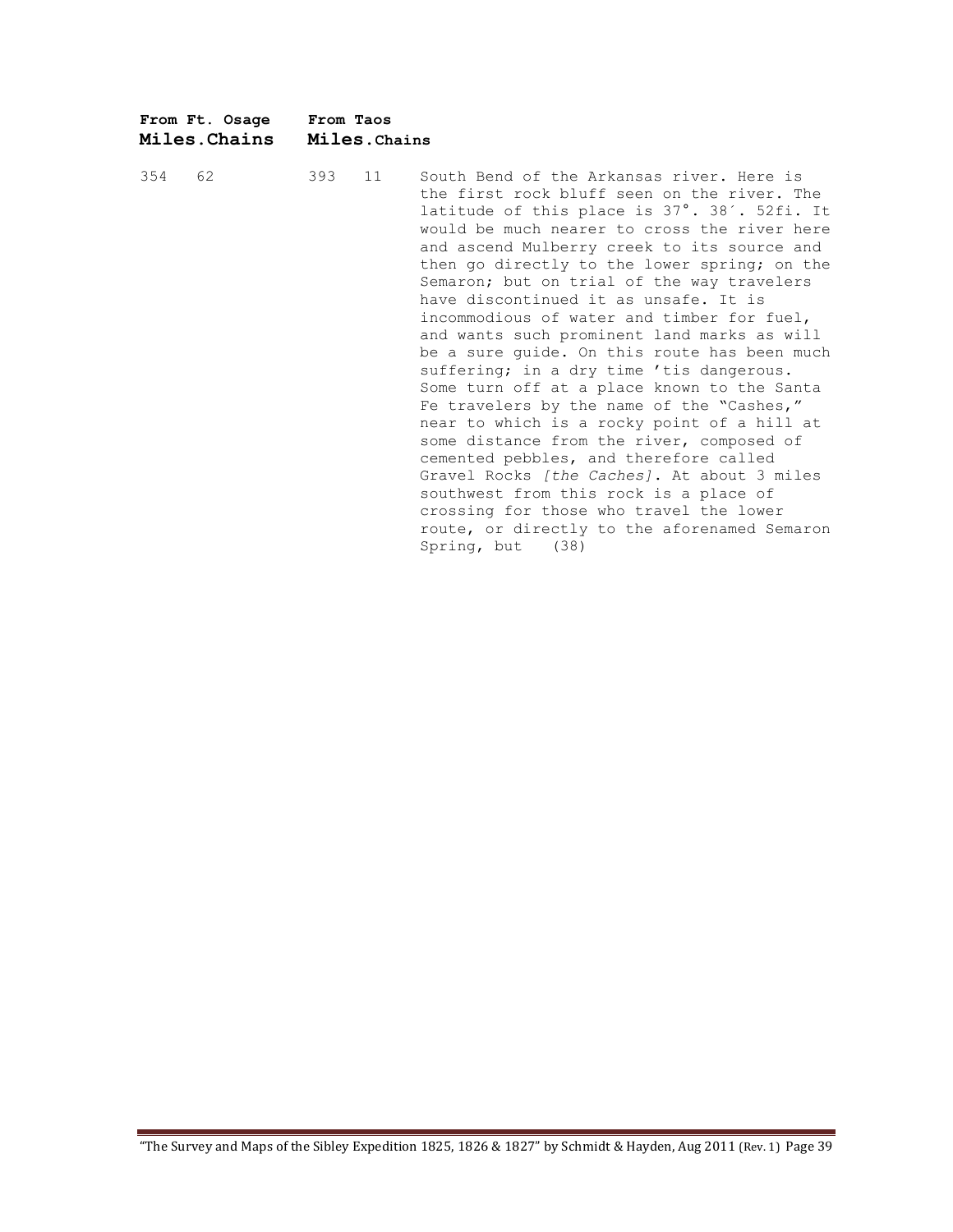| From Ft. Osage<br>Miles. Chains | From Taos | Miles. Chains                                                                                                                                                                                                                                                                                                                                                                                                                                                                                                                                                                                                                                                                               |  |  |  |  |
|---------------------------------|-----------|---------------------------------------------------------------------------------------------------------------------------------------------------------------------------------------------------------------------------------------------------------------------------------------------------------------------------------------------------------------------------------------------------------------------------------------------------------------------------------------------------------------------------------------------------------------------------------------------------------------------------------------------------------------------------------------------|--|--|--|--|
| 33<br>22                        |           | this (though in a less degree) is subject to<br>the same objections as that directly from<br>the south bend. The road this way is good,<br>and in the spring and early summer, to those<br>who may be acquainted with it or may have a<br>compass to direct them, it is about 30<br>miles higher than the upper route. The<br>direct course from this point (crossing<br>southwest of the Caches] to the spring is S.<br>71 3/4, W. 71, miles. But the upper route is<br>more safe for herding stock and more<br>commodious to the traveler, as he will<br>always be sure of wood and water on the<br>river and a sure quide, and in general it is<br>easier to kill buffalo for provision. |  |  |  |  |
| 388<br>04                       | 359<br>69 | The Mexican boundary of 100th degree of<br>longitude west from Greenwich is where a few<br>cottonwood trees stand on the north side of<br>the river, about 1 1/2 miles above a<br>timbered bottom on the same side. At this<br>timbered bottom is very good camping for<br>grass and fuel. [Sibley's location of the<br>100 <sup>th</sup> Meridian is approximately 100°17'37'<br>West longitude on Google Earth. This point<br>is 16.1 miles west of the 100 <sup>th</sup> Meridian]<br>(40)                                                                                                                                                                                               |  |  |  |  |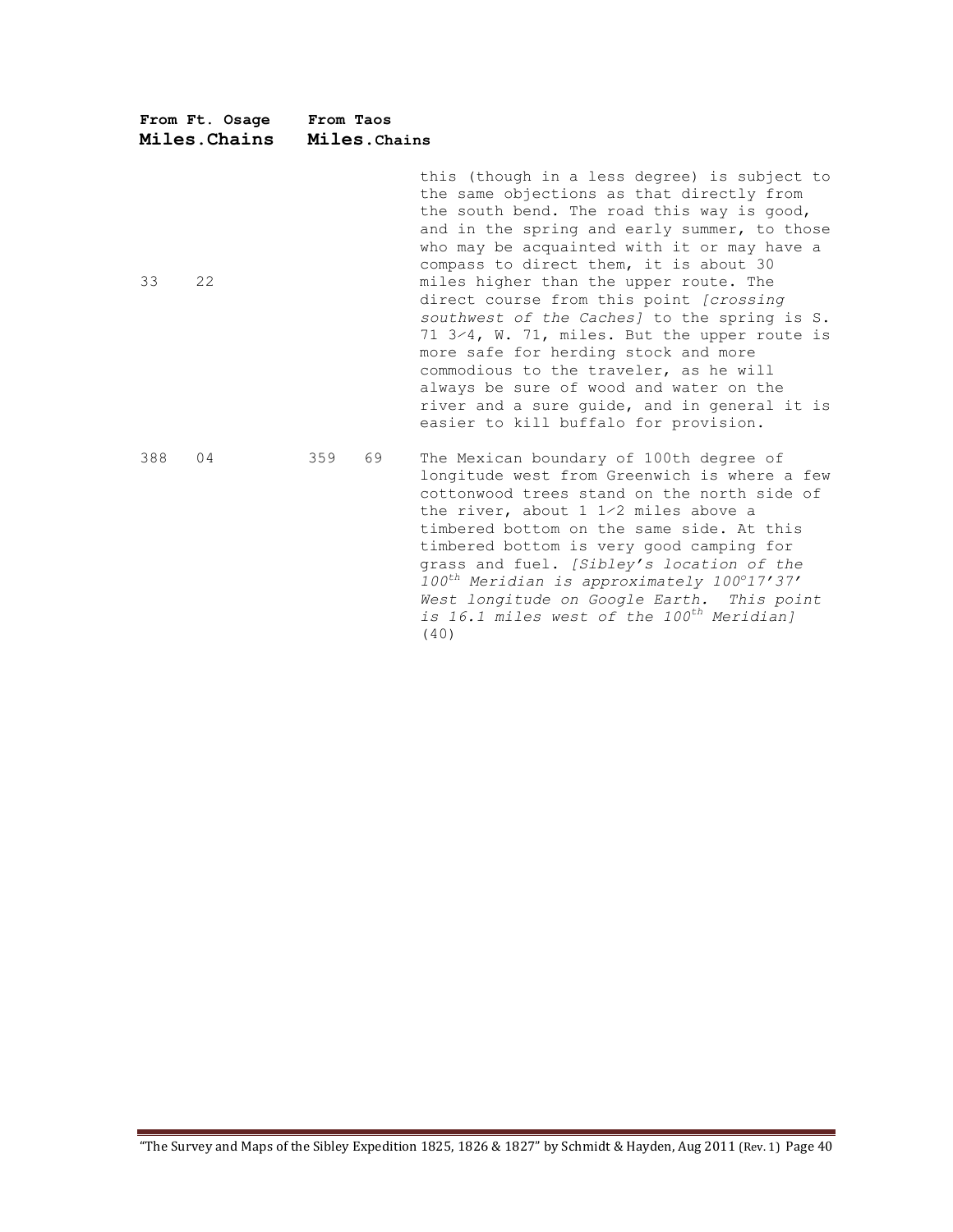**From Ft. Osage From Taos Miles.Chains Miles.Chains**

39 35

(42)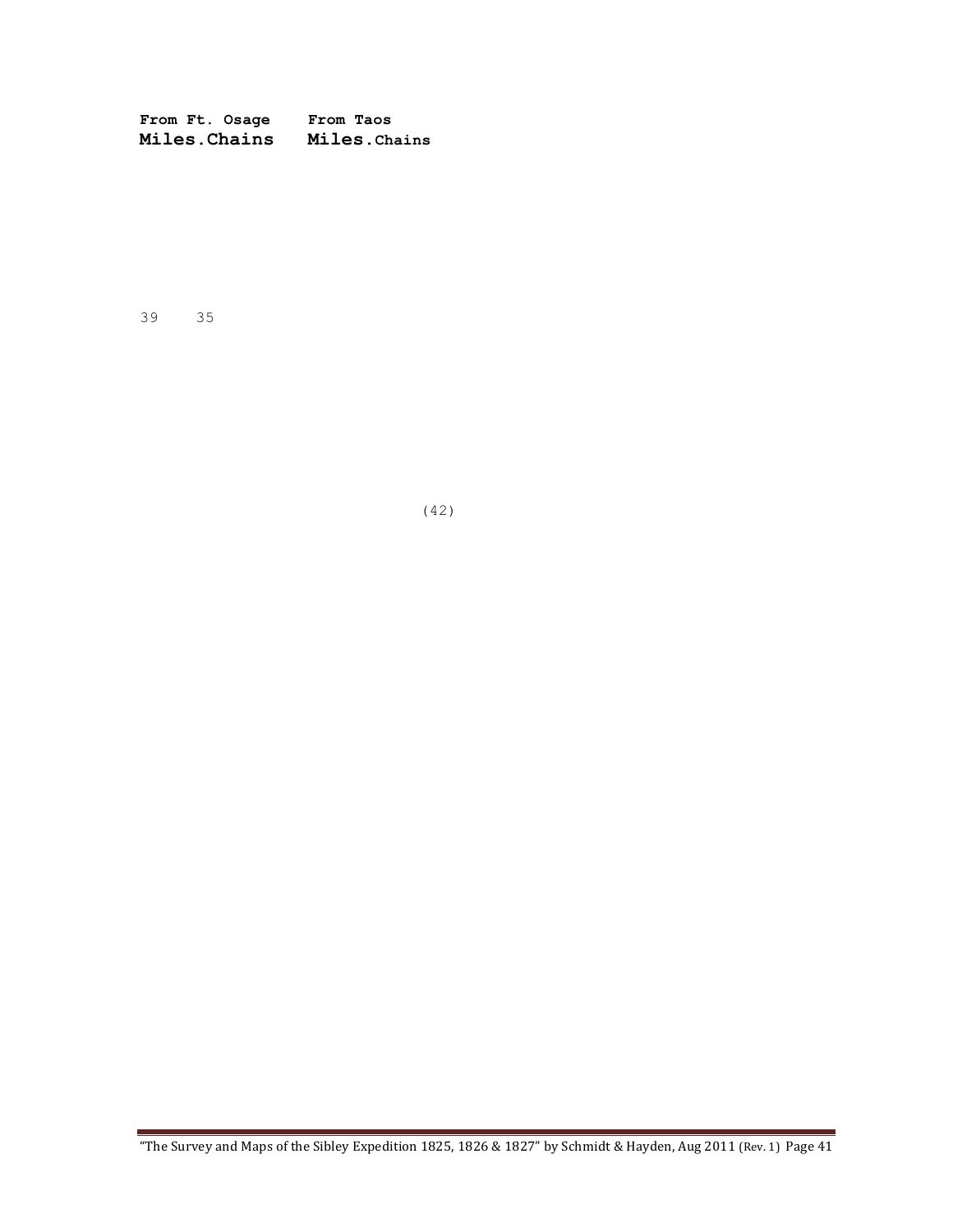| From Ft. Osage<br>Miles.Chains | From Taos<br>Miles. Chains                                                                                                                                                                                                                                                                                                                                                                                                                                                                                                                                                                                                                                                                                                    |  |
|--------------------------------|-------------------------------------------------------------------------------------------------------------------------------------------------------------------------------------------------------------------------------------------------------------------------------------------------------------------------------------------------------------------------------------------------------------------------------------------------------------------------------------------------------------------------------------------------------------------------------------------------------------------------------------------------------------------------------------------------------------------------------|--|
| 39<br>427<br>20                | 320<br>34<br>Crossing of the Arkansas, just below the<br>bend of the river at the lower end of a<br>small island, with a few trees. At this<br>place there are no banks on either side to<br>hinder waggons. The crossing is very<br>oblique, landing on the south side a quarter<br>of a mile above the entrance on this side.<br>The river is here very shallow, not more<br>than knee deep in a low stage of the water.<br>The bed of the<br>river is altogether sand, and it is unsafe<br>to stand long on one place with a waggon, or<br>it may sink into the sand. After passing a<br>few wet places just beyond the river, the<br>road is again very good up to Chouteau's<br>Island. Keep out from the river or there |  |
|                                | will be sand to pass. $(44)$                                                                                                                                                                                                                                                                                                                                                                                                                                                                                                                                                                                                                                                                                                  |  |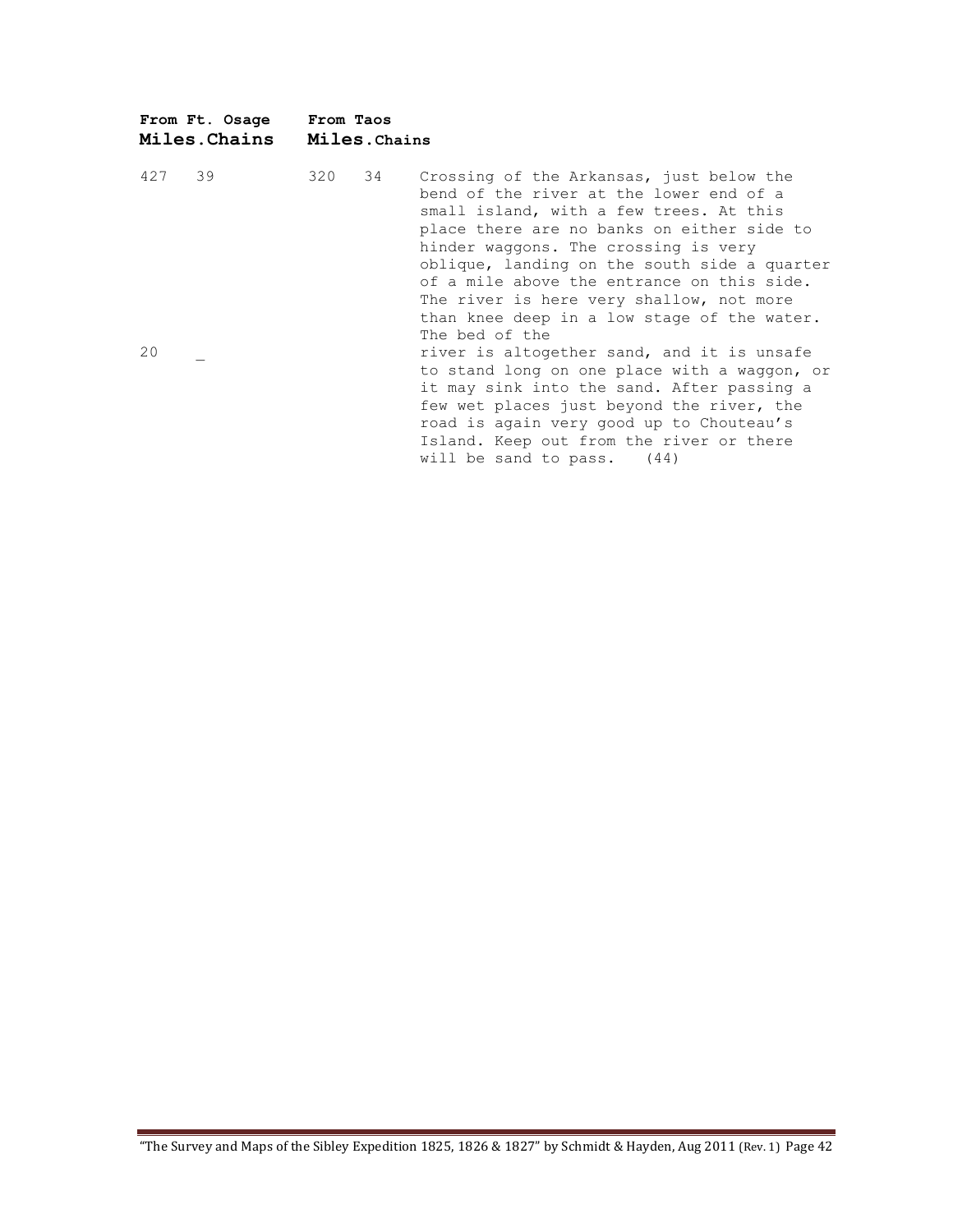|     | From Ft. Osage<br>Miles. Chains | From Taos<br>Miles.Chains |                                                                                                                                                                                                                                                                                                                                                                                                                                                                                                                                                                                                                               |
|-----|---------------------------------|---------------------------|-------------------------------------------------------------------------------------------------------------------------------------------------------------------------------------------------------------------------------------------------------------------------------------------------------------------------------------------------------------------------------------------------------------------------------------------------------------------------------------------------------------------------------------------------------------------------------------------------------------------------------|
| 447 | 39                              | 300<br>34                 | At Chouteau's Island the road leaves the<br>river altogether. Many things unite to mark<br>this place so strongly that the traveler<br>will not mistake it. It is the largest<br>island of timber on the river, and on the<br>south side of the river at the lower end of<br>the island is a thicket of willows with some<br>cottonwood trees. On the north side of the<br>river the hills approach tolerably nigh and<br>on [one] of them is a sort of mound,<br>conspicuous at some miles distance, and a<br>little eastward of it in a bottom is some<br>timber, perhaps a quarter of a mile from the<br>river. The course |
| 32  | 50                              |                           | of the river likewise being more south<br>identify the place.<br>On the river, through all the space<br>traveled, there is great similarity of<br>features; the hills are commonly very low<br>and the ascent almost everywhere so gentle<br>that waggons may go up them. They are<br>covered with very short grass, and the<br>prickly pear abounds. The soil on the hills<br>is not very good. The bottoms on the river<br>are sometimes good, but frequently not so.<br>They are sometimes a mile or more in width,<br>frequently rising so gently it would be<br>diffic-<br>(46)                                          |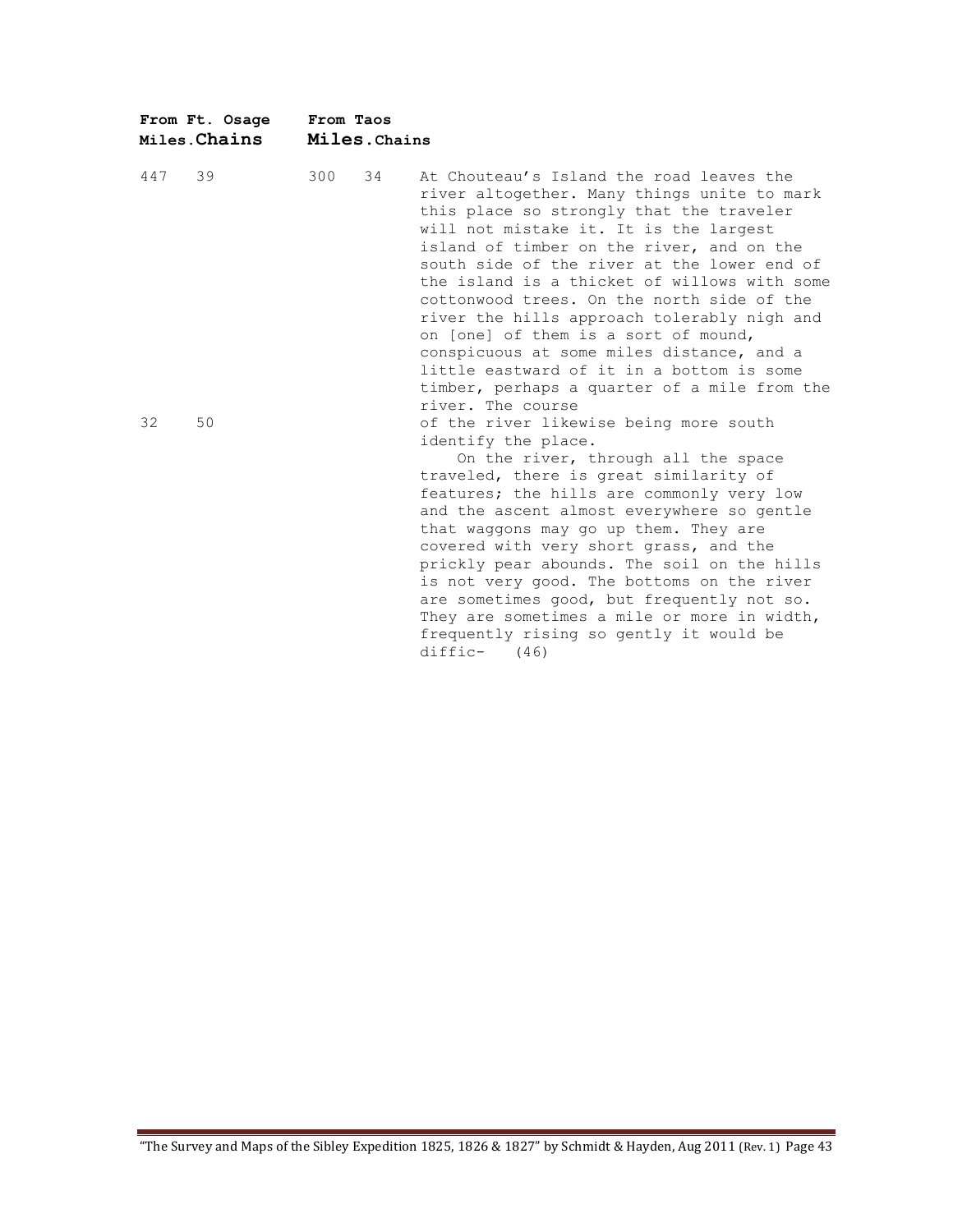-cult to designate the foot of the hill. It is generally sandy near the river, and the grass coarse and high, consequently the traveling is bad near the river, but a little of it is almost everywhere good. On Cow creek or Cold Water short grass commences, and the short grass bounds the burnings of the prairie. This creek is almost a nigh home as buffalo are found, and from this creek they may be had at almost any place until within sight of the mountains near Santa Fe.

 Before leaving the river, where fuel is plenty, the traveller will do well to prepare food for the next hundred miles, as no timber on the road in that distance, except at one place, which will not in distance except at one place, which will not probably be one of his stages; at least he should prepare bread,. In dry weather buffalo dung will make tolerable fuel to boil a kettle, but it is not good for bread baking and that is the only fuel he will have.

 After leaving the river the road leads southward, leaving the two cottonwood trees on the right, which stand perhaps a mile from the river. From the brow of the hill, which is low, and is the border of the sand hills, the road leads a little east of south to a place which sometimes [is] a very large pond, and continues along the western margin, and after passing some trees standing at the south end, reaches a very slight valley, through which in wet weather flows a small *[Bear]* creek, coming from the plains beyond the sand hills. From this place the Traveler (47)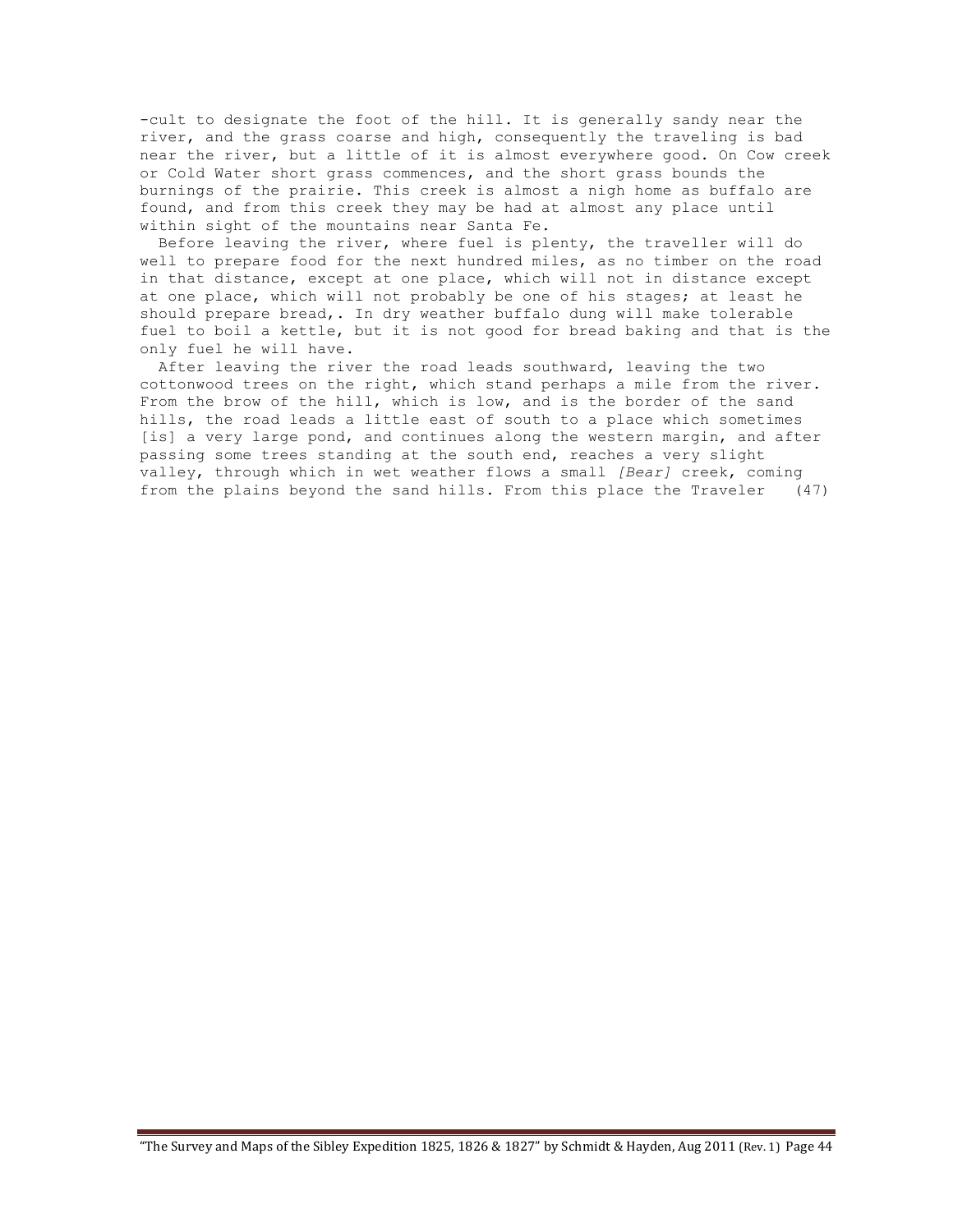will see some trees in a southwest direction, which he will leave on his right, and will continue along the valley in the bed of the creek (which he can hardly recognize as such) very nearly due south for about four miles to the southern edge of the sand hills, where generally he will find a large pond of water in the bed of the small creek, which is now more apparent . But this pond is sometimes dry; due south from it for about two miles distant are several ponds of standing water, where the grass is fine and abundant. The distance through the sand hills here is about five miles, and the road not bad. These hills are from thirty to fifty feet high and generally covered with grass and herbage. From this place [*Bear Creek Pass]* a due south course will strike the lower spring on the Semaron creek, and as that creek then is the guide for about eighty miles, and waggons can in one day drive across the level, firm plain from the ponds to the spring, the road was so laid out. There is another advantage, namely, the certainty of traveling due south and north from the pass of the sand hills to the spring, and vice versa, is much greater than if the course were oblique to the cardinal points, and at any rate there is but little loss of distance, for the creek bears so much from the southward that the diagonal or long side is almost equal to the two shorter sides of the very obtuse angle that would be made by striking the creek higher up. The road crosses Half Way creek [*North Fork Cimarron River at Ulysses, KS*] at somewhat more than (48)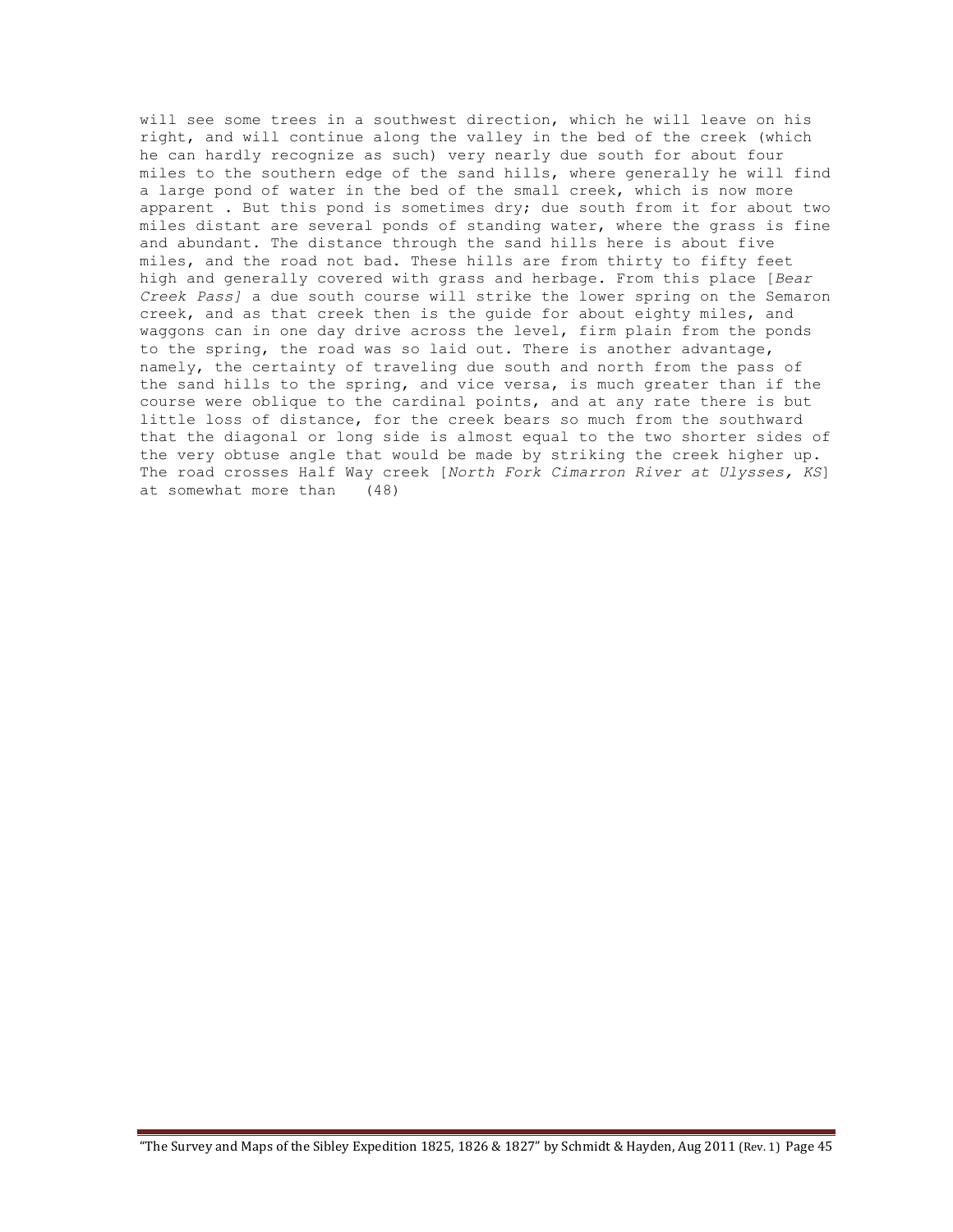| From Ft. Osage<br>Miles. Chains |    | From Taos<br>Miles. Chains |    |                                                                                                                                                                                                                                                                                                                                                                                                                                                                                                                                                                                                |  |  |
|---------------------------------|----|----------------------------|----|------------------------------------------------------------------------------------------------------------------------------------------------------------------------------------------------------------------------------------------------------------------------------------------------------------------------------------------------------------------------------------------------------------------------------------------------------------------------------------------------------------------------------------------------------------------------------------------------|--|--|
|                                 |    |                            |    | ten miles north of the spring, at which<br>place are water and grass. The creek is<br>about 50 links wide and bears southeast, and<br>may be easily crossed.                                                                                                                                                                                                                                                                                                                                                                                                                                   |  |  |
| 480                             | 09 | 267                        | 64 | Lower Semaron [Wagon Bed] Spring is at the<br>west edge of a marsh green with bullrushes.<br>The marsh is north of the creek and near it.<br>The spring is constant, but the creek is<br>sometimes dry until you ascend it ten or<br>twelve miles, where it will be found<br>running. The stream                                                                                                                                                                                                                                                                                               |  |  |
| 38                              | 63 |                            |    | is bolder and the water better as one<br>travels up it. It is the guide to the<br>traveler until the reaches the upper spring<br>near eighty miles. There miles above the<br>lower spring is some timber, from which<br>place the road is on the hill north of the<br>creek for twelve or fifteen miles. One may<br>then either continue on the hills north of<br>the creek or travel in the bottom but the<br>hills are the best for ten or fifteen miles<br>further, as the valley of the creek is sandy<br>in many places. One must necessarily camp on<br>the creek to have water,<br>(50) |  |  |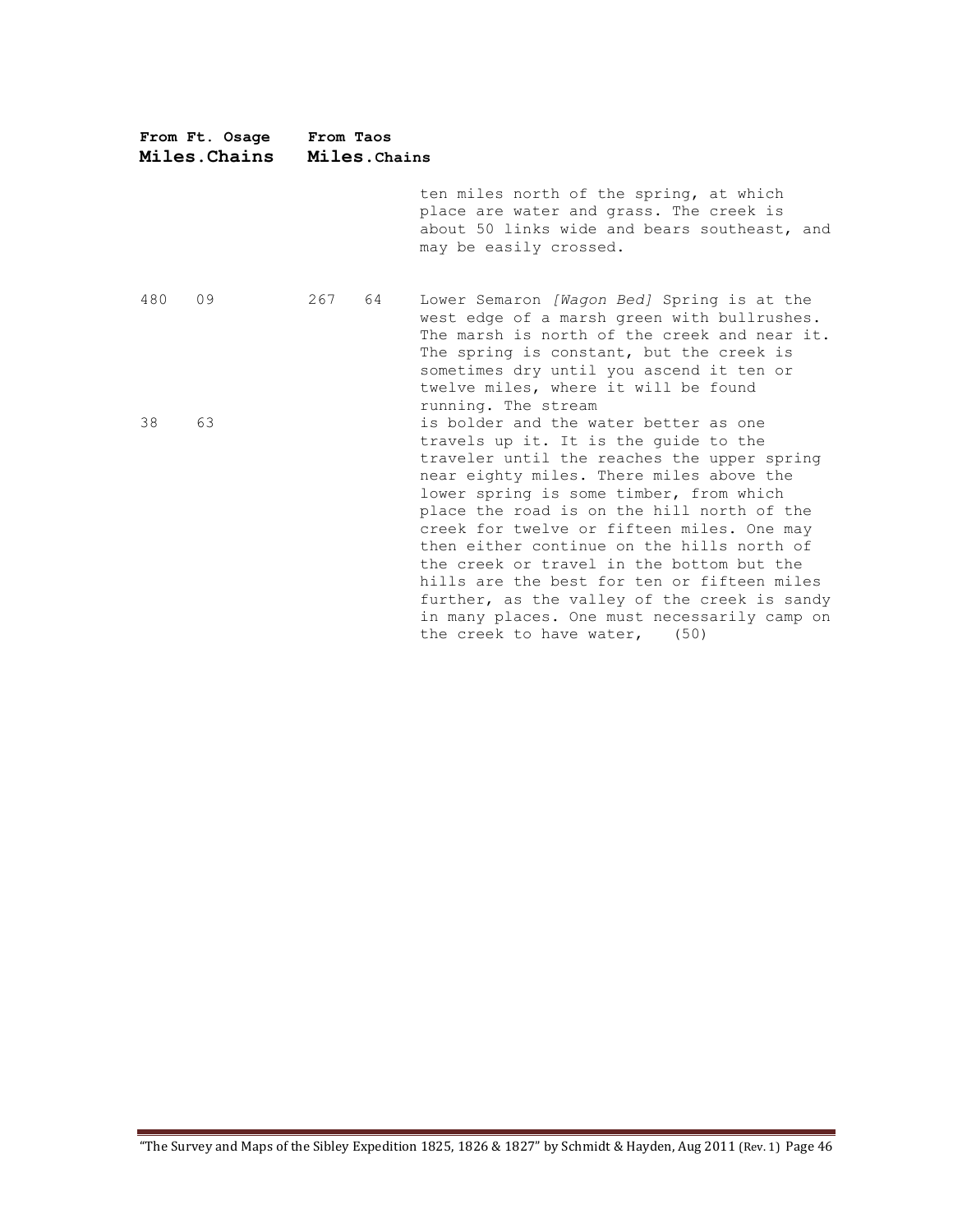**From Ft. Osage From Taos Miles.Chains Miles.Chains**

> but the water is very bad until one travels a great way up it, as it is impregnated [with] saline matter, which, like fine powder, makes white a great part of the valley. The grass in this valley is not so good as that on the Arkansas, the land not being so good either in the valley or on the hills.

518 72 229 01 Middle Spring, near half a mile from the creek, on the north of it, near a mile below a sort of rock bluff at the point of a hill. *[Sibley shows the Middle Spring approximately 2 miles southwest of the location shown on the NPS Base Map.]* (52)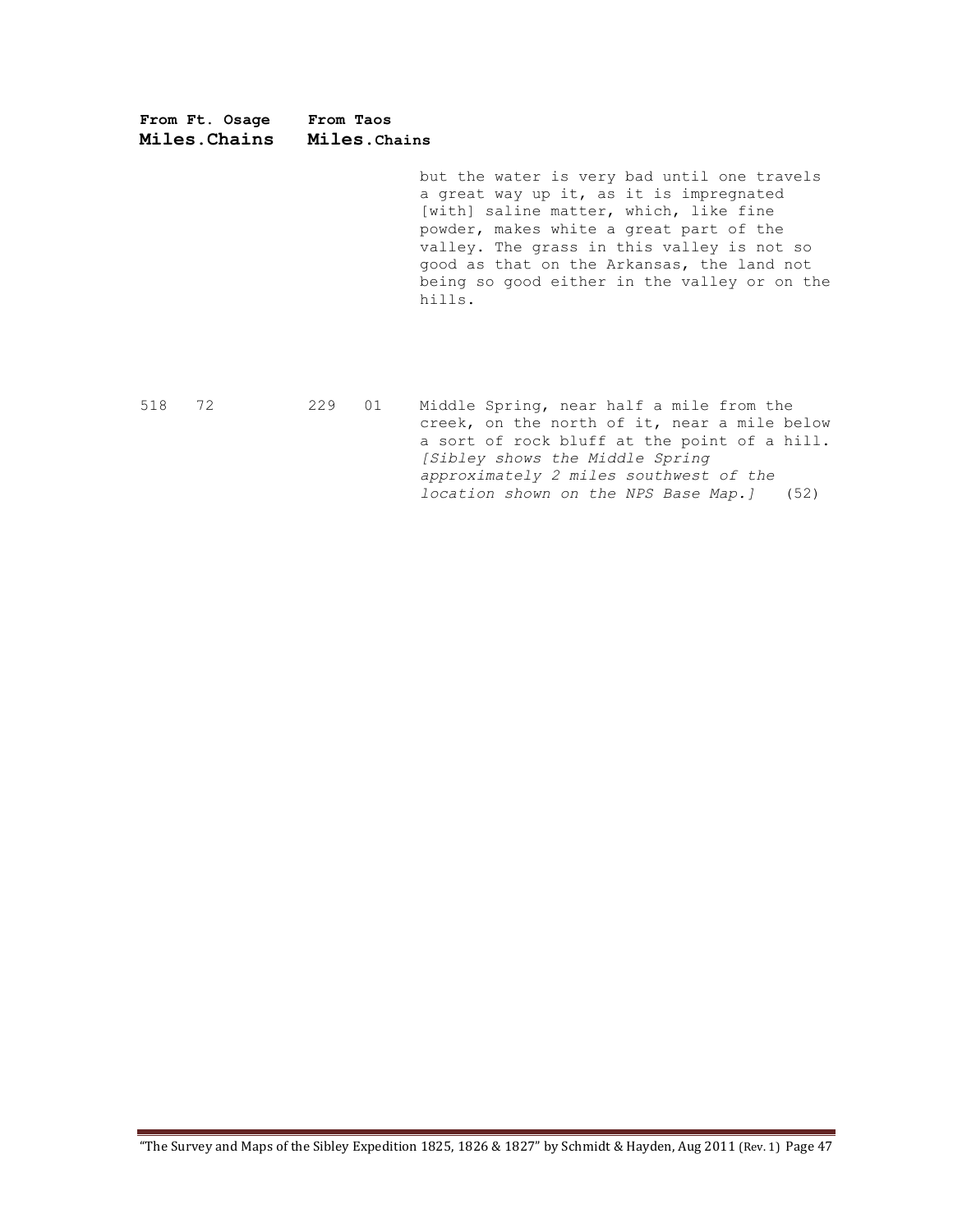**From Ft. Osage From Taos Miles.Chains Miles.Chains**

31 Let Connect a Labove this middle spring the road is in the creek bottom, which in places is very sandy. One must pick the firmest ground, and for this purpose must cross the creek occasionally, which may be done almost anywhere, as the banks are commonly low and the bed sandy. (54)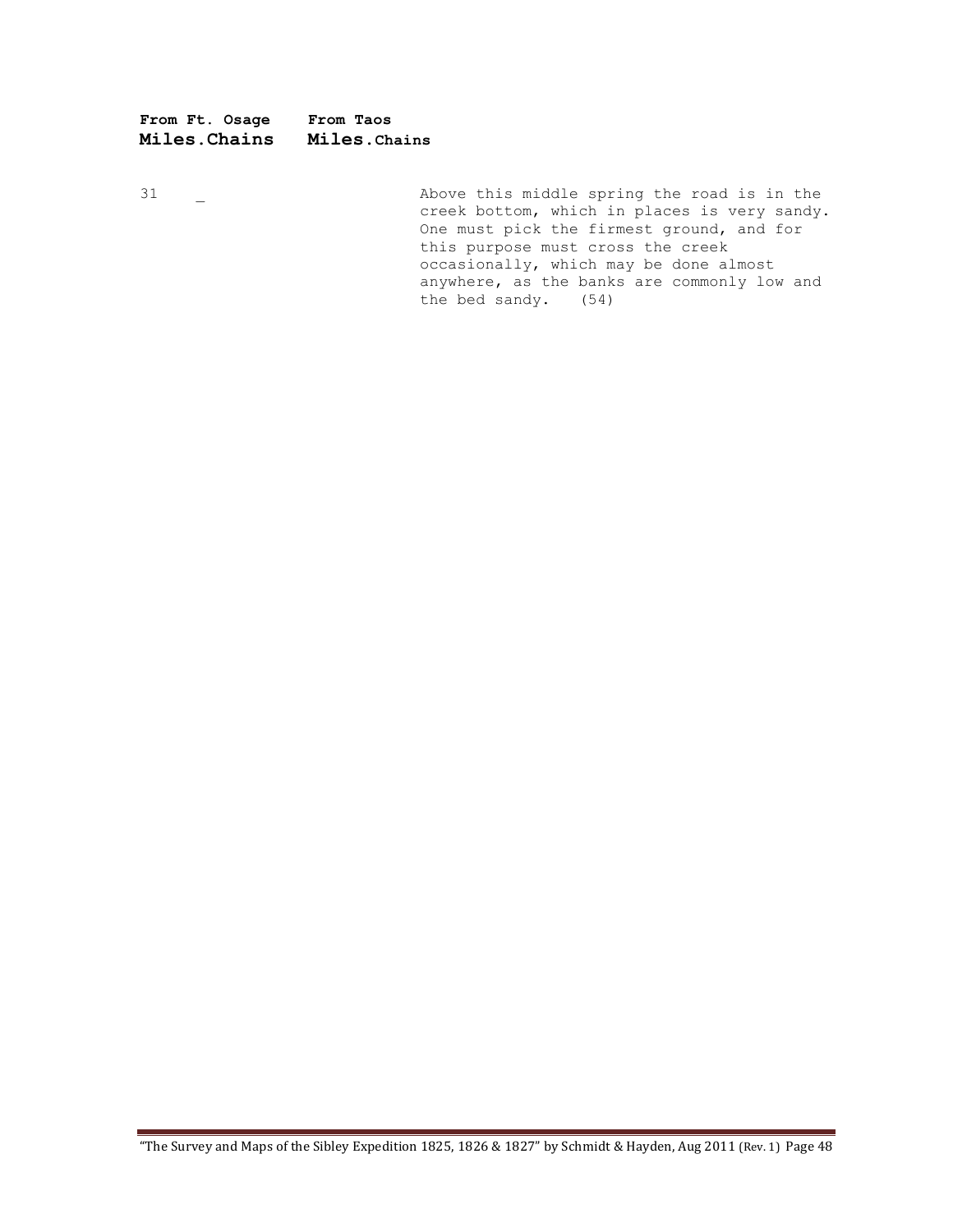|     | From Ft. Osage<br>Miles. Chains | From Taos | Miles. Chains |                                                                                                                                                                                                                                                                                                                                                           |
|-----|---------------------------------|-----------|---------------|-----------------------------------------------------------------------------------------------------------------------------------------------------------------------------------------------------------------------------------------------------------------------------------------------------------------------------------------------------------|
| 549 | 72                              | 198       | 01            | Timber on the Semaron at this place, which<br>is the first timber on the creek above the<br>few trees near the lower spring. The road<br>leaves the creek and continues in a<br>southwestwardly direction to a patch of<br>timber, which                                                                                                                  |
| 6   | 54                              |           |               | may be seen from the hill (near this timber)<br>on the south of the creek. At the patch of<br>timber is a spring, called the upper Semaron<br>Spring, and around it are some mounds of<br>craggy rock several hundred feet high.                                                                                                                          |
| 556 | 46                              | 191       | 27            | Upper Spring. At this place is wood and<br>water, but not much grass for stock. In                                                                                                                                                                                                                                                                        |
| 11  | 08                              |           |               | season there are plenty of grapes. From this<br>point the road passes by a spur of a hill<br>southwest about a mile from the spring. From<br>this hill well be seen two small mountains<br>very near together, called "Rabbit's Ears,"<br>bearing about 60 degrees west of south.<br>These points quide the traveler but he will<br>at first bear<br>(56) |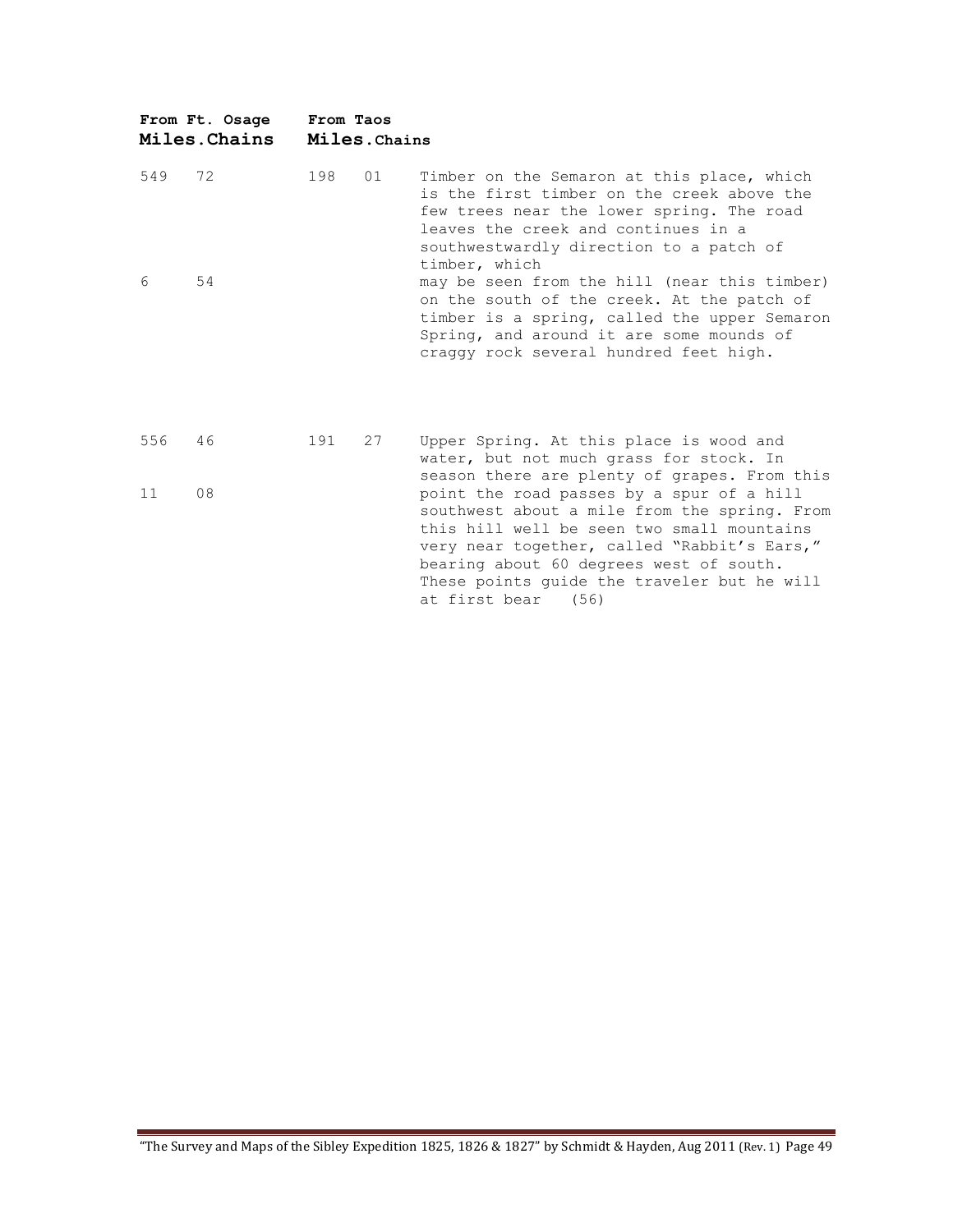| From Ft. Osage<br>Miles. Chains |    | From Taos<br>Miles. Chains |    |                                                                                                                                                                                                                                                                                             |  |  |
|---------------------------------|----|----------------------------|----|---------------------------------------------------------------------------------------------------------------------------------------------------------------------------------------------------------------------------------------------------------------------------------------------|--|--|
|                                 |    |                            |    | a little to the right of the direct course<br>that he may avoid some points of hills, and<br>will fall on a small creek, and will find it<br>best to cross it and continue up it on the<br>west side a mile or two and then recross it,<br>keeping pretty well the general direction.       |  |  |
| 567                             | 54 | 180                        | 19 | Mire Spring [on Cold Springs Creek] at this<br>place is no distinct spring, but a miry<br>place where water can be had, but no wood;<br>grass is only tolerable. From this place,<br>after continuing in the                                                                                |  |  |
| 18                              | 56 |                            |    | general direction to the Rabbit's Ears some<br>five or six miles, "Pilot Mountain" [Round<br>Mound] will appear a little more to the<br>west. The road leads by the foot of it,<br>keeping pretty well the general direction to<br>it.                                                      |  |  |
| 586                             | 30 | 161                        | 43 | Louse {Corrumpa} creek, say 30 links wide,<br>and bears southeast. The best camping ground<br>is at a pond of water in the bed of this<br>creek, which                                                                                                                                      |  |  |
| 19                              | 07 |                            |    | does not generally run, about a half a mile<br>below one or two trees standing on the<br>creek. Commonly a little fuel of drift-<br>[MeNees] [Sibley crossed Corrumpa Creek 3.6<br>miles southeast of McNee's Crossing, just<br>inside the eastern boundary of present New<br>$Mexico$ (58) |  |  |

[drawing of hills on map]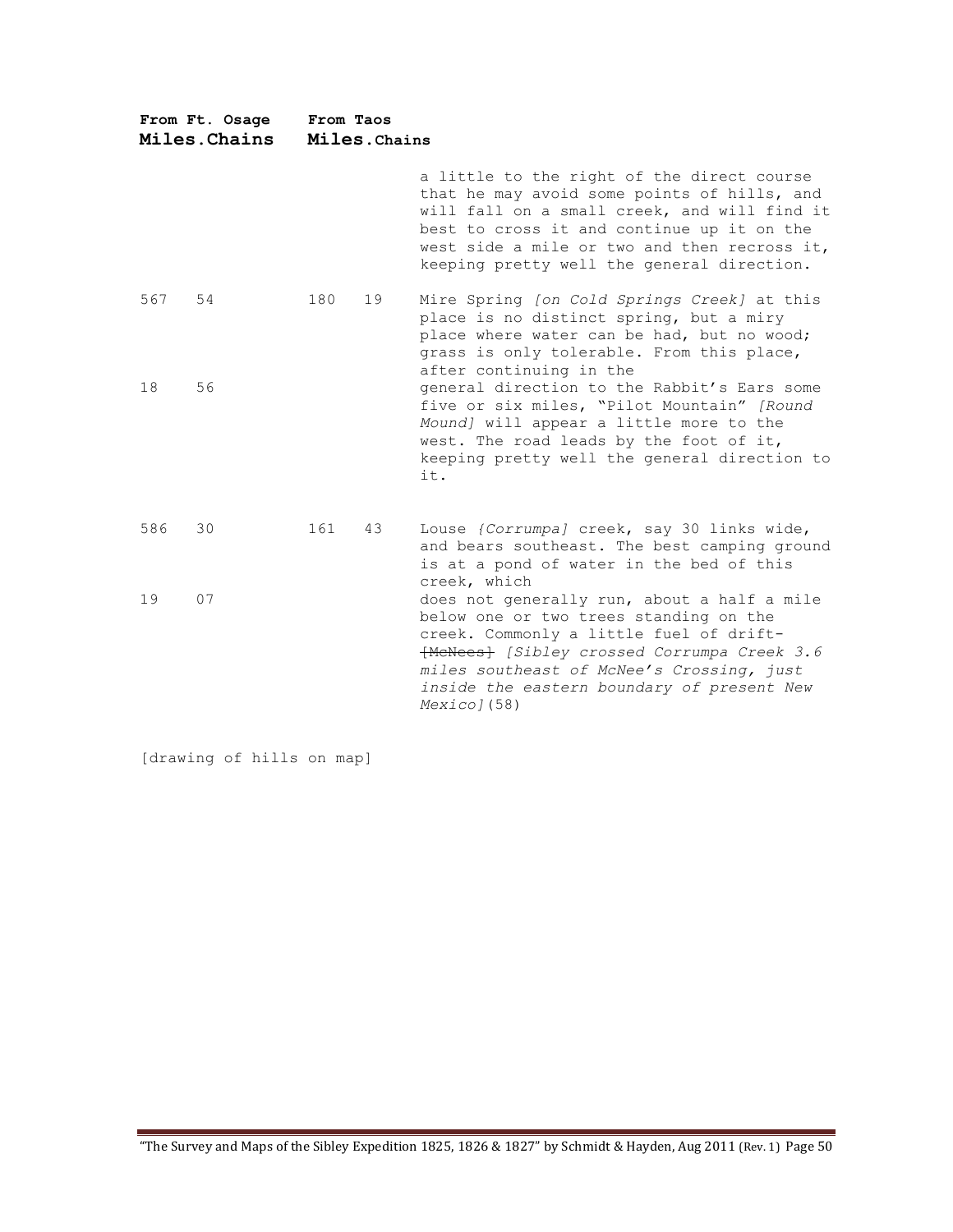| From Ft. Osage<br>Miles. Chains | From Taos<br>Miles. Chains |    |                                                                                                                                                                                                                                                                                                                                                                                                                                                                                                                                                                                                                                                                                                                                                                                                                                                               |  |  |
|---------------------------------|----------------------------|----|---------------------------------------------------------------------------------------------------------------------------------------------------------------------------------------------------------------------------------------------------------------------------------------------------------------------------------------------------------------------------------------------------------------------------------------------------------------------------------------------------------------------------------------------------------------------------------------------------------------------------------------------------------------------------------------------------------------------------------------------------------------------------------------------------------------------------------------------------------------|--|--|
|                                 |                            |    | wood may be picked up, as there is some<br>timber up the creek, though none about the<br>camping ground. The water and grass are<br>good.                                                                                                                                                                                                                                                                                                                                                                                                                                                                                                                                                                                                                                                                                                                     |  |  |
| [drawing of hills on map]       |                            |    | From this to Turkey [Alamos] creek and<br>thence to the Rabbit's Ears [Seneca] creek<br>the routes are various, agreeably to the<br>traveler's notions. There is some sand (I<br>may say sand hills) to pass from this to<br>Turkey creek. The road as here laid down<br>continues up a small fork of Louse<br>[Corrumpa] creek, on the south side of it,<br>which runs into the creek a mile or more<br>perhaps above the camp and from the head of<br>this fork passes over<br>to Turkey [Alamos] creek, which is<br>near. Perhaps a better way would be to turn<br>up a valley nearly south, which will be seen<br>after leaving the camp a mile or two,<br>continue in the valley a mile or more,<br>perhaps, until the general direction to<br>Pilot Mountain may be resumed. The sand will<br>then be on the right hand. The road is<br>tolerably good. |  |  |
| 605<br>37                       | 142                        | 36 | Turkey [Alamos] creek. [approx. at Turkey<br>Creek Camp] On this creek<br>(60)                                                                                                                                                                                                                                                                                                                                                                                                                                                                                                                                                                                                                                                                                                                                                                                |  |  |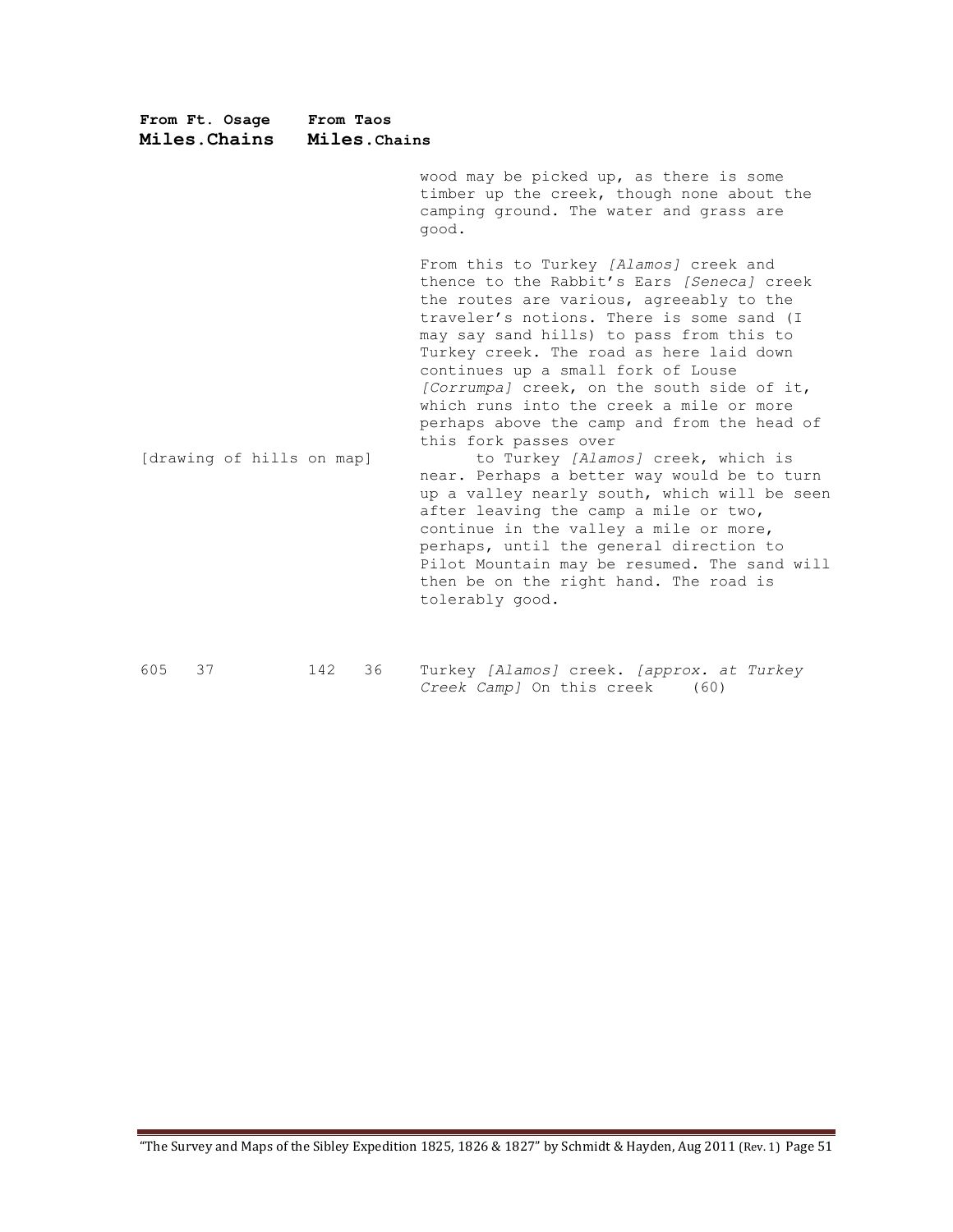**From Ft. Osage From Taos Miles.Chains Miles.Chains** the camping is good for wood, water and grass. The creek is 30 links and bears S.E. Rabbit's Ears *[Seneca]* creek, 50 links wide, runs from this place, where the traveler leaves it, nearly east. On the south of it everywhere is, at a little distance from the stream, a rocky 15 **15 hill several hundred feet high, from the top** of which is level land to the southward. On this creek camping is good for water, wood and grass. Here also are some deer, the first seen after passing the south bend of the Arkansas. [view of hills on map] 620 37 127 36 Pilot Mountain, on the left hand. From about this place will be seen many small mountains on the right at ten or fifteen miles distance, extending to the southwest; 7 \_ the extremity of which is called the Point

of rocks, to which the road leads, at first bearing more southward to avoid sand. [Round Mound]

| 627 37 |  | 120 36 A creek [Gallegos], ten links, bears |  |  |  |
|--------|--|---------------------------------------------|--|--|--|
|        |  | south'd. On (62)                            |  |  |  |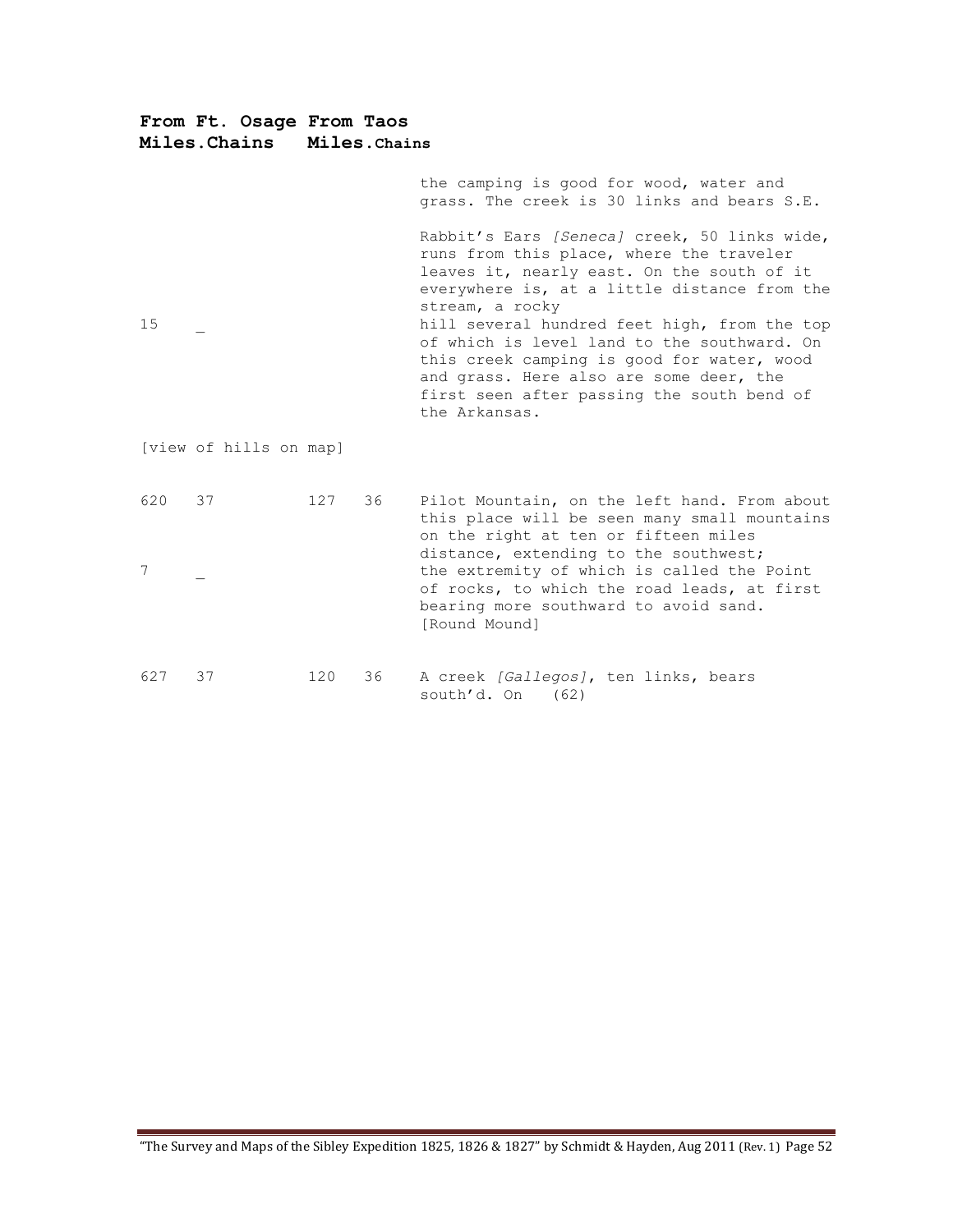|           | From Ft. Osage<br>Miles. Chains | From Taos<br>Miles. Chains |    |                                                                                                                                                                                                                                                                                                                                                                            |  |  |  |
|-----------|---------------------------------|----------------------------|----|----------------------------------------------------------------------------------------------------------------------------------------------------------------------------------------------------------------------------------------------------------------------------------------------------------------------------------------------------------------------------|--|--|--|
| 14        | 27<br>[view of hills on map]    |                            |    | this creek a scattering bush or two appears,<br>but no timber; water and grass are<br>tolerable. On the west edge of a broad and<br>sometimes dry pond covered with grass and<br>weeds, and<br>where are some rocks above the ground, at<br>one mile eastward of this creek, is a good<br>spring; no drain from it except for a few<br>feet. {Rock creek} [Gallegos Creek] |  |  |  |
| 641       | 64                              | 106                        | 09 | Don Carolus [Palo Blanco] creek, 50 links                                                                                                                                                                                                                                                                                                                                  |  |  |  |
| 7         | 19                              |                            |    | wide, bears southwest. Here is plenty of<br>wood, water<br>and grass, and the crossing of the creek is<br>tolerably good                                                                                                                                                                                                                                                   |  |  |  |
| 649<br>1. | 03<br>40                        | 98                         | 70 | Nooning branch. Here is generally water<br>and grass and fuel. [Holkea Holkeo creek]<br>[The Sibley map labels this as Mooring<br>Place]                                                                                                                                                                                                                                   |  |  |  |
| 650       | 43                              | 97                         | 30 | Point of Rocks. At this place is a very<br>constant and good spring. The mountains are<br>in full view, and as no beaten road will be<br>discovered until more traveled, the traveler<br>will be guided by the strong features of the<br>country, which with care on his part will<br>conduct him safely on his journey.<br>(64)                                           |  |  |  |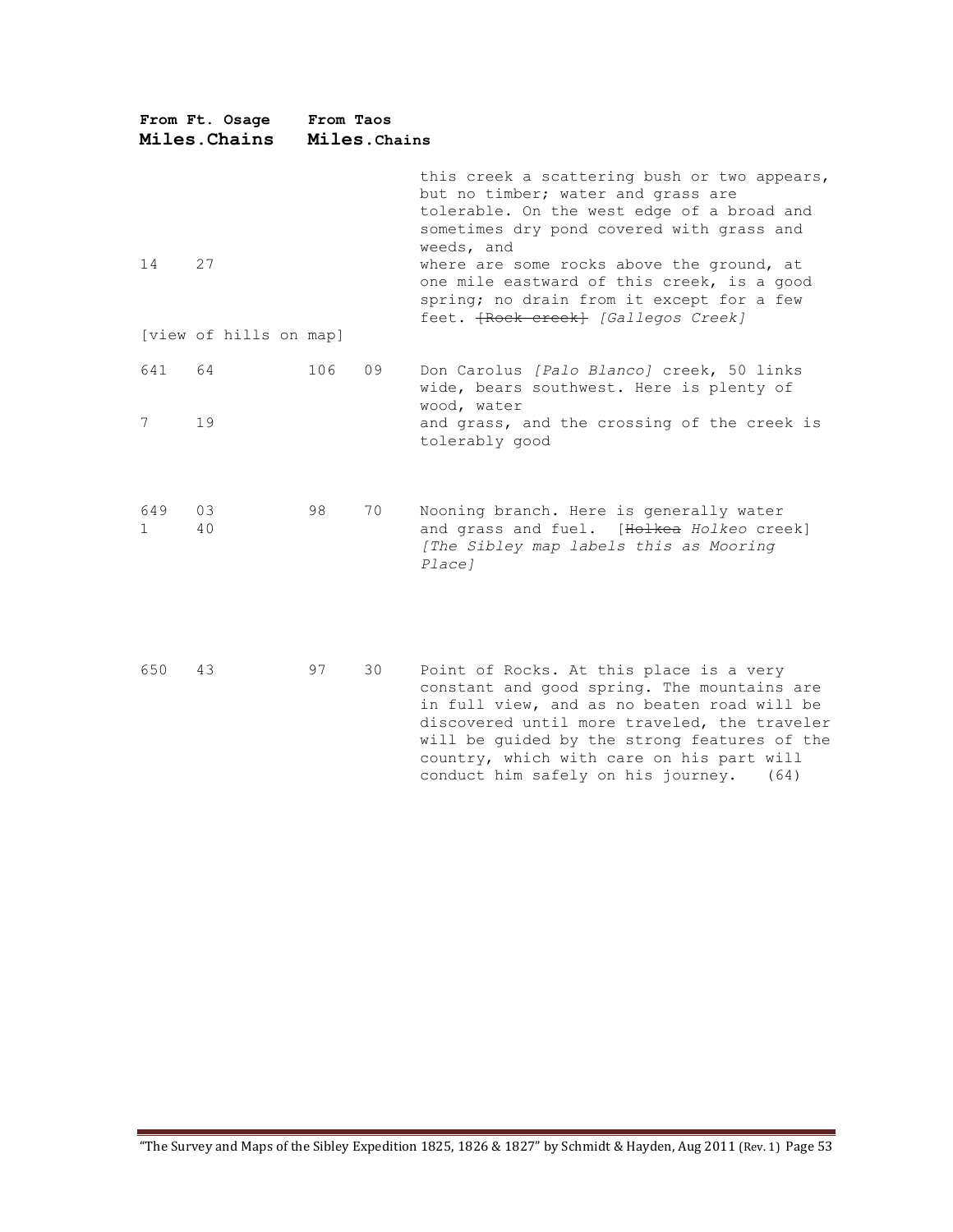| From Ft. Osage<br>Miles. Chains |    | From Taos<br>Miles. Chains |    |                                                                                                                                                                                                                                                                                                                                                                                                                                                                                                                                                                                                                                                                                      |  |  |
|---------------------------------|----|----------------------------|----|--------------------------------------------------------------------------------------------------------------------------------------------------------------------------------------------------------------------------------------------------------------------------------------------------------------------------------------------------------------------------------------------------------------------------------------------------------------------------------------------------------------------------------------------------------------------------------------------------------------------------------------------------------------------------------------|--|--|
| 13                              | 78 |                            |    | From the Point of Rocks the traveler will<br>proceed a little south of west, as indicated<br>by the map, leaving a higher swell of the<br>plain or a little hill a fourth or half a<br>mile to his left, and will proceed until at<br>the brow of the high tableland<br>on which he will find himself to be. Looking<br>across the valley before him, through which<br>a small creek flows to southwest (Chico<br>creek], he will see the southern point of<br>similar highland to that on which he is, a<br>little beyond which point is the Canadian<br>river. The road passes as near the point on<br>the south of it as is convenient, and<br>continues forward to the Canadian. |  |  |
| 664                             | 41 | 83                         | 32 | On the creek in the valley short of the<br>Canadian is water and grass plenty, but no                                                                                                                                                                                                                                                                                                                                                                                                                                                                                                                                                                                                |  |  |
| 6                               | 31 |                            |    | timber. There are a few willow bushes.                                                                                                                                                                                                                                                                                                                                                                                                                                                                                                                                                                                                                                               |  |  |
| 670                             | 72 | 77                         | 01 | Canadian river, a bold running stream from<br>50 to 80 links wide, bears southeast. The<br>ford is rocky and shallow and is easy to<br>find. If missed the traveler would not be<br>able to cross below the fork in many miles.<br>Camping is good for water and grass, and<br>fuel may be had but it is here scarce. On<br>the west bank of this stream<br>(66)                                                                                                                                                                                                                                                                                                                     |  |  |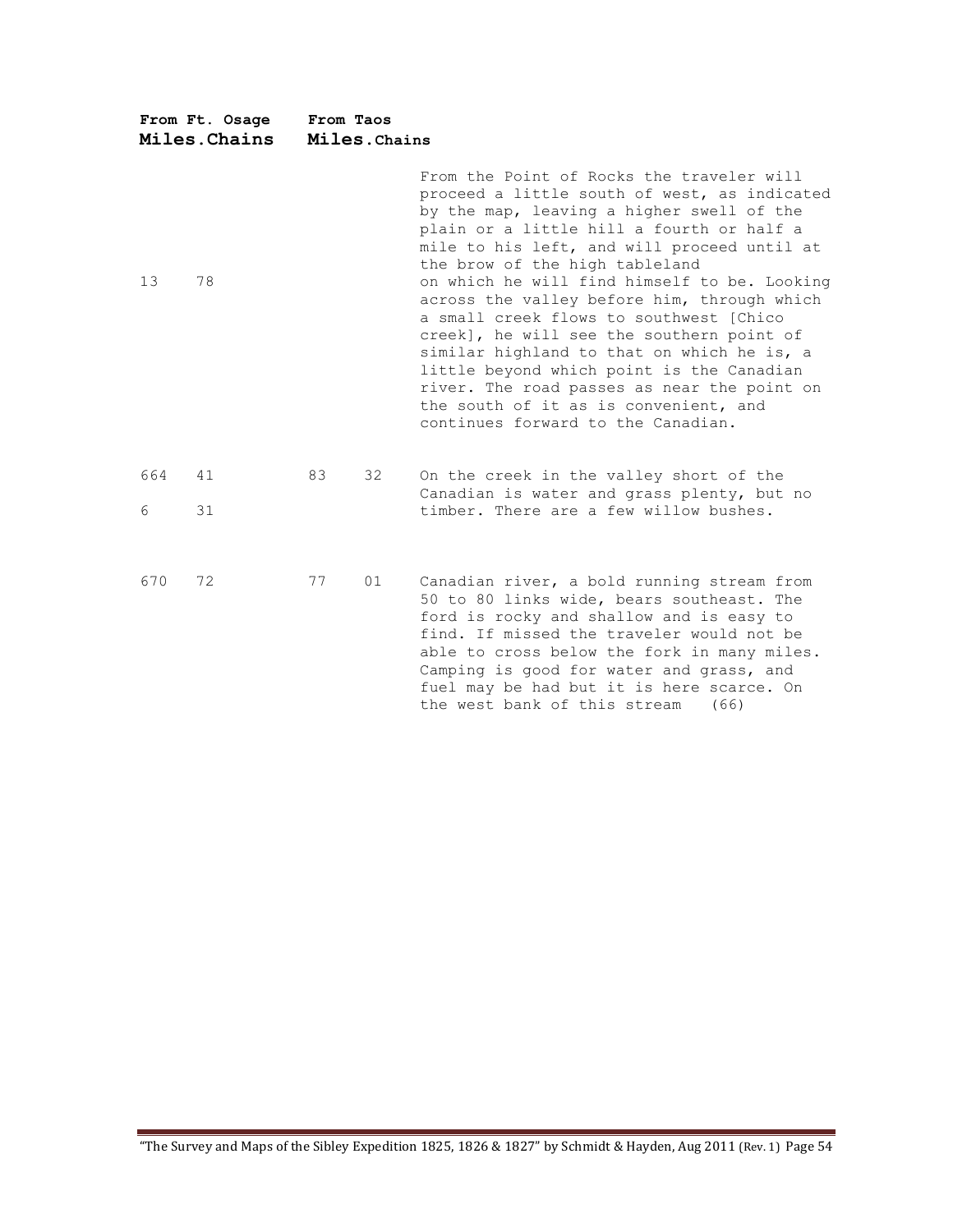|     | From Ft. Osage<br>Miles. Chains | From Taos | Miles. Chains |                                                                                                                                                                                                                                                                                                                                                                                                                                                                                                                |
|-----|---------------------------------|-----------|---------------|----------------------------------------------------------------------------------------------------------------------------------------------------------------------------------------------------------------------------------------------------------------------------------------------------------------------------------------------------------------------------------------------------------------------------------------------------------------------------------------------------------------|
| 8   | 52                              |           |               | the road to Santa Fe by the way of St.<br>Miquel turns off to the left, on which see<br>the remarks at the end of this work.<br>From the crossing of the Canadian the road<br>continues a little west of south [south of<br>west?] just by and on the south side of a<br>hill with small bushy pines.                                                                                                                                                                                                          |
| 679 | 44                              | 68        | 29            | A pond of water in the valley near to the<br>pine [Pinon] hills [immediately west of I-<br>25], where fuel may be had and water and<br>plenty of grass for stock. From the pine<br>hill the road bears a little more south, and<br>will in 5 or 6 miles pass some very elevated<br>tableland or a low, flat-top mountain<br>[Gonzolitas Gonzalitos and Rayado Mesas].<br>Leaving it on the right, will cross the bed                                                                                           |
| 14  | 28                              |           |               | of a small [Sweetwater]<br>creek (frequently dry), bearing S.E. and<br>will cross the valley obliquely to the<br>elevated tableland which bounds the southern<br>side of the valley, and will continue to the<br>southwest quarter of the valley (which is<br>several miles broad and projects with<br>several prongs westward) to where the<br>tableland on the south of the road [Charette<br>Mesa] joins a spur of what may be deemed a<br>low mountain, [Apache Mesa] projecting to<br>the south'd<br>(68) |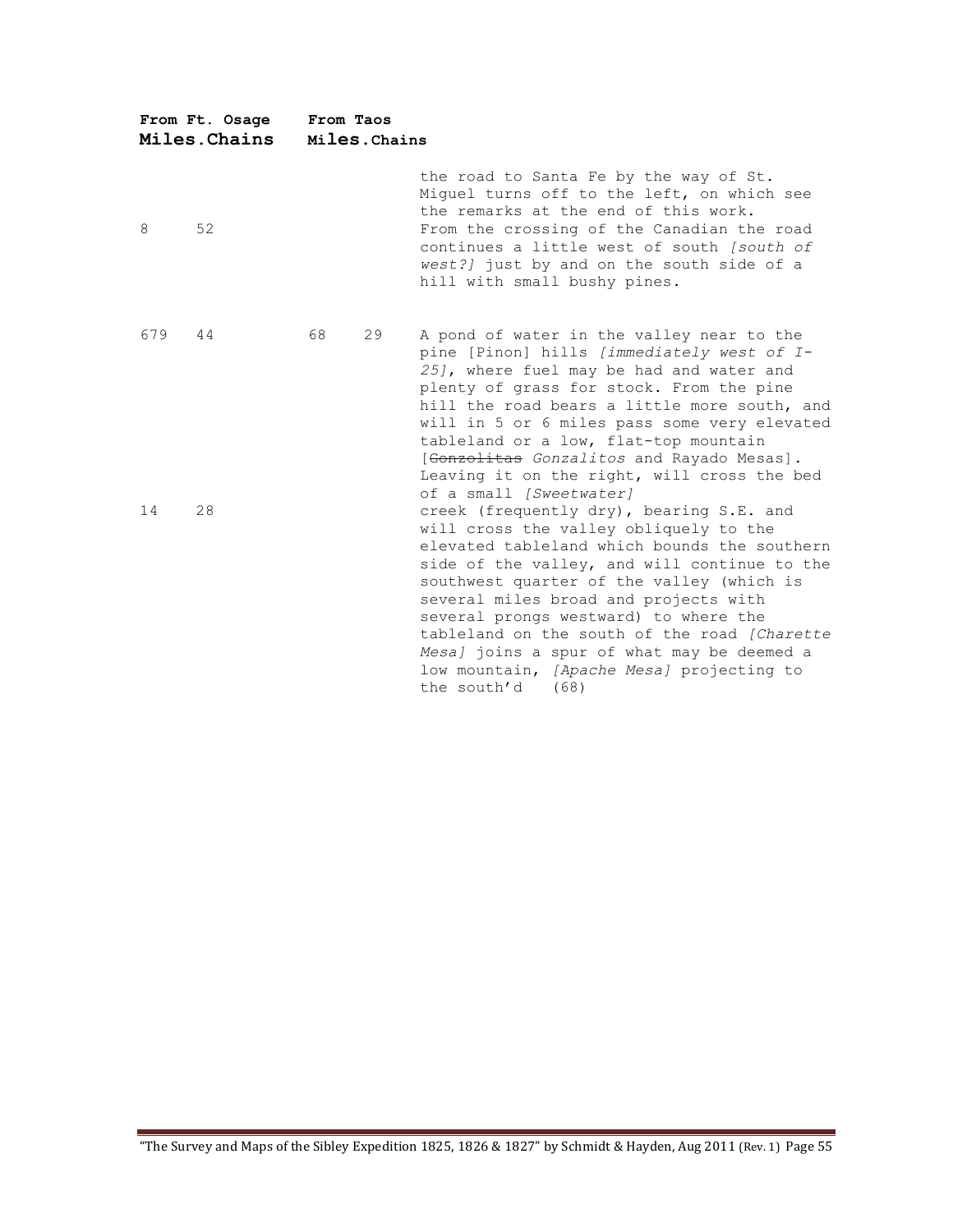| From Ft. Osage<br>Miles. Chains |    | From Taos<br>Miles. Chains |    |                                                                                                                                                                                                                                                                                                                                                                                                                                                                           |  |  |
|---------------------------------|----|----------------------------|----|---------------------------------------------------------------------------------------------------------------------------------------------------------------------------------------------------------------------------------------------------------------------------------------------------------------------------------------------------------------------------------------------------------------------------------------------------------------------------|--|--|
| 693                             | 72 | 54                         | 01 | two or three miles. At the junction the road<br>turning more to the left up a narrow valley<br>[where the western point of Charette Mesa<br>meets Apache Mesa], ascends to the top of<br>the tableland [Apache Hill]. From this<br>place, where there are a<br>few small, bushy trees, fuel may be taken to<br>a pond of water about half a mile eastward,<br>where there is plenty of fine grass.                                                                        |  |  |
| 19                              | 17 |                            |    | The road continues around the spur of the<br>mountain [Apache Mesa] and turns westward up<br>a small creek [Ocaté creek] with rocky<br>cliffs which will be immediately on the<br>left, and will cross it immediately at the<br>upper end of the cliffs, and will continue<br>up it, passing a gap [just below the town of<br>Ocate, NM] of an arm of the mountain                                                                                                        |  |  |
| 713                             | 09 | 34                         | 64 | [Gallinas Mesa], and just a high cliff or<br>point [Ocate Peak] on the left, will cross a<br>small fork of the creek and will continue up<br>the north fork of it [Manuelite Manueles<br>creek], which is the most considerable, to<br>the foot of the mountain<br>[Ocaté Mesa]; on the south of the small<br>creek, which runs boldly, the road ascends<br>the mountain, winding to the southwest to<br>advantage, until the brow is gained at the<br>edge of a prairie. |  |  |
| 15                              | 07 |                            |    | This part of the road up the mountain is<br>stony and timber of pine and dwarf oak.<br>(70)                                                                                                                                                                                                                                                                                                                                                                               |  |  |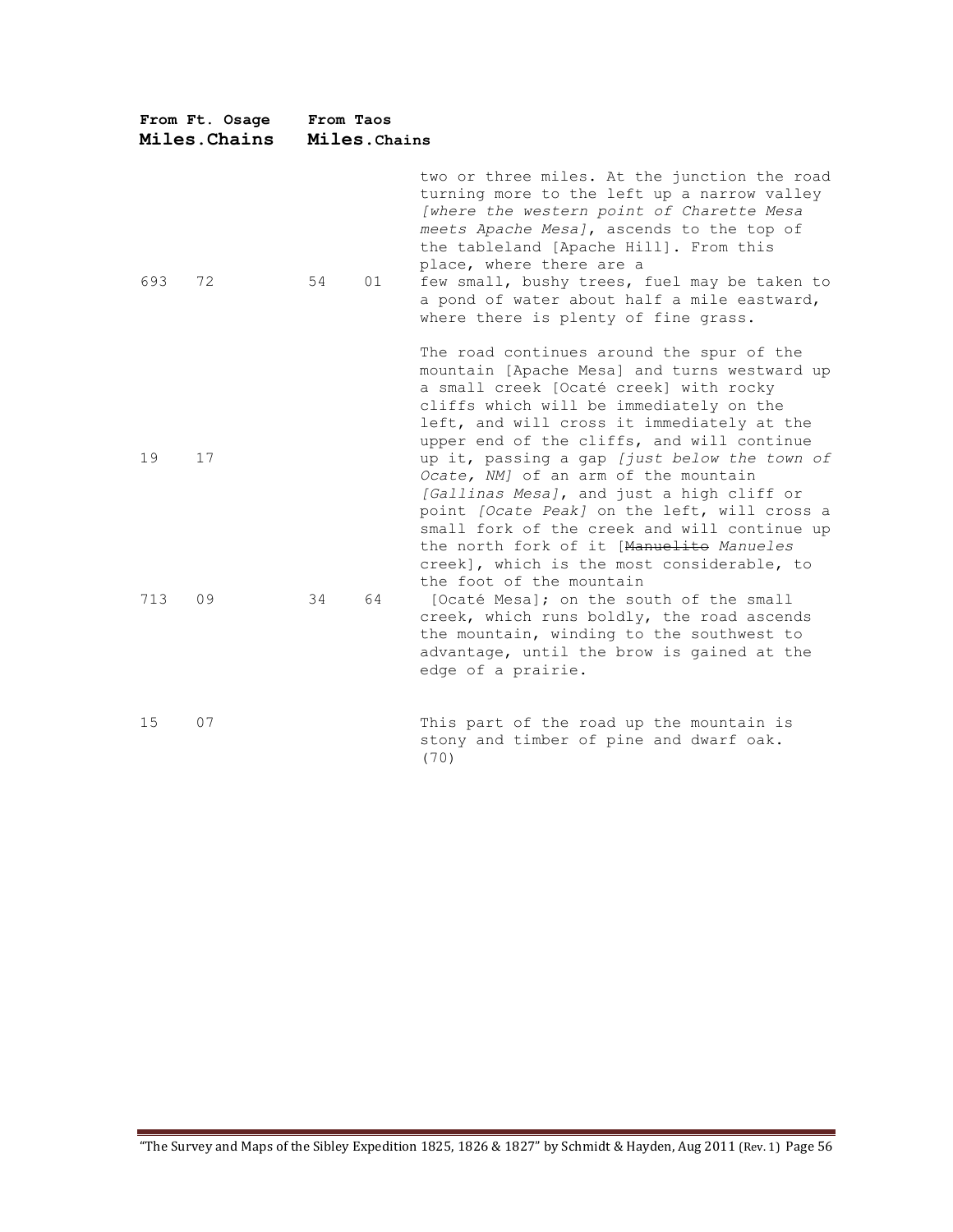This hill is the worst part of the road. As it is, waggons can carry up light loads, but with labor … it might (and no great difficulty) be made tolerably good. This is the first hill of difficulty … from the commencement. It is about a mile and a half from the foot to the summit, and when at the summit a prairie, which, like a fillet borders the brow of this spur of the mountains, will conduct the traveler in a western direction to its descent. [Ocaté Mesa just described] The soil of the prairie is dark and rich and the grass luxuriant and fine. It abounds with springs of the finest water. All the way on this mountain there is much more elevated land on the right of the road, which is thickly timbered for the most part. Several species of pine, the aspen, some cedar and dwarf oak are the timbers of the mountains. Here also are found several sorts of game— bear , elk, deer and turkey. Having descended the western side of the mountain, which is tolerably thickly timbered, at the foot of it the road enters a prairie, where there is a small beaten path leading in a western direction, as the road goes, continuing up a branch on the north side of it [Coyote creek], crossing almost at right angles, one fork *[Little Coyote Creek]* of it about 10 links wide running very boldly south about two miles from the foot of the mountain. (71)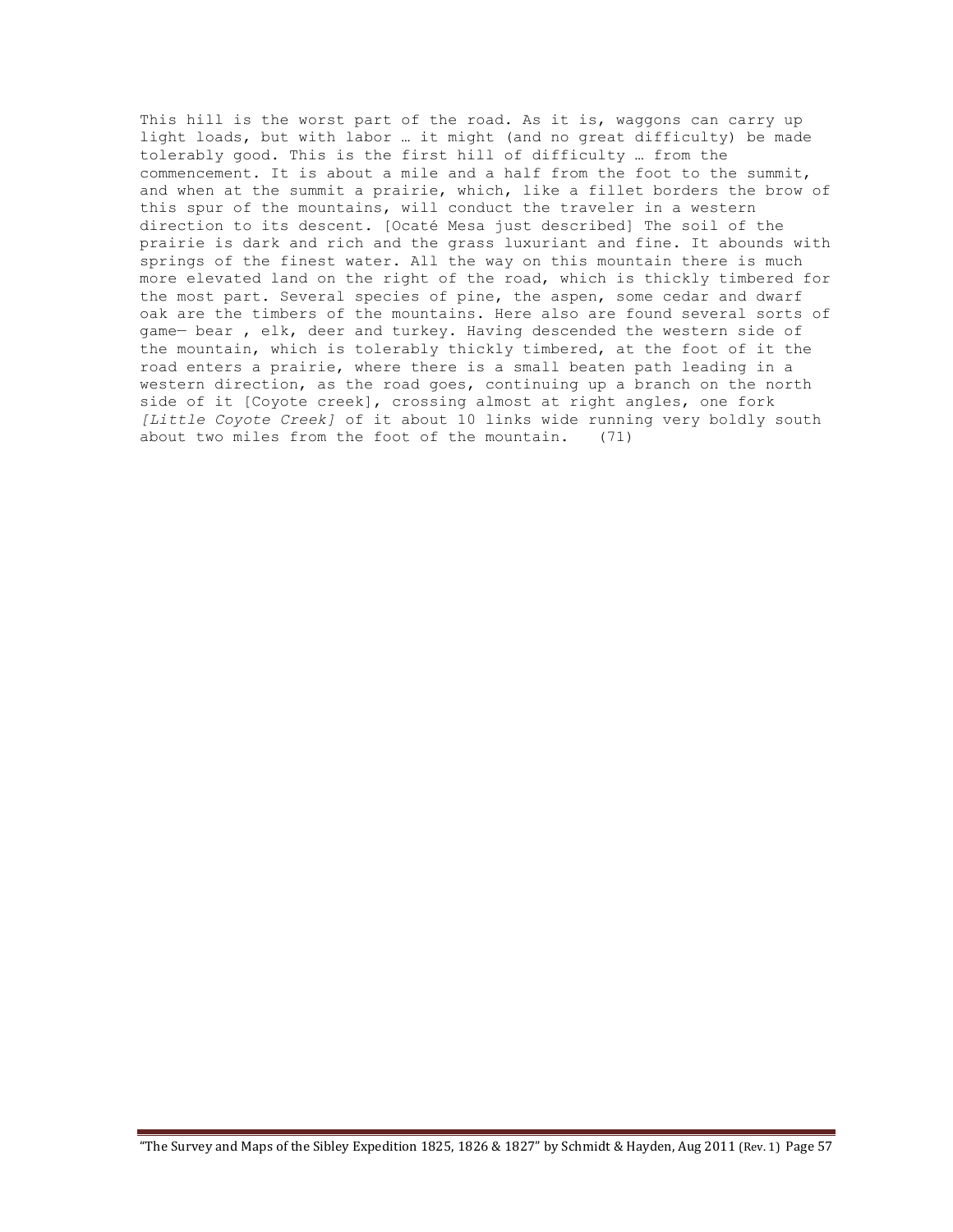At about three miles further are three fine springs in the valley [Black Lake area], where is plenty but grass only tolerable— nothing comparable anywhere in the valley to what it is on the mountain. The road continues westward along the small path, bearing a little more from the branch and falling on it again near the foot of a mountain, which is the dividing ridge, and which is about two miles from the valley springs. (72)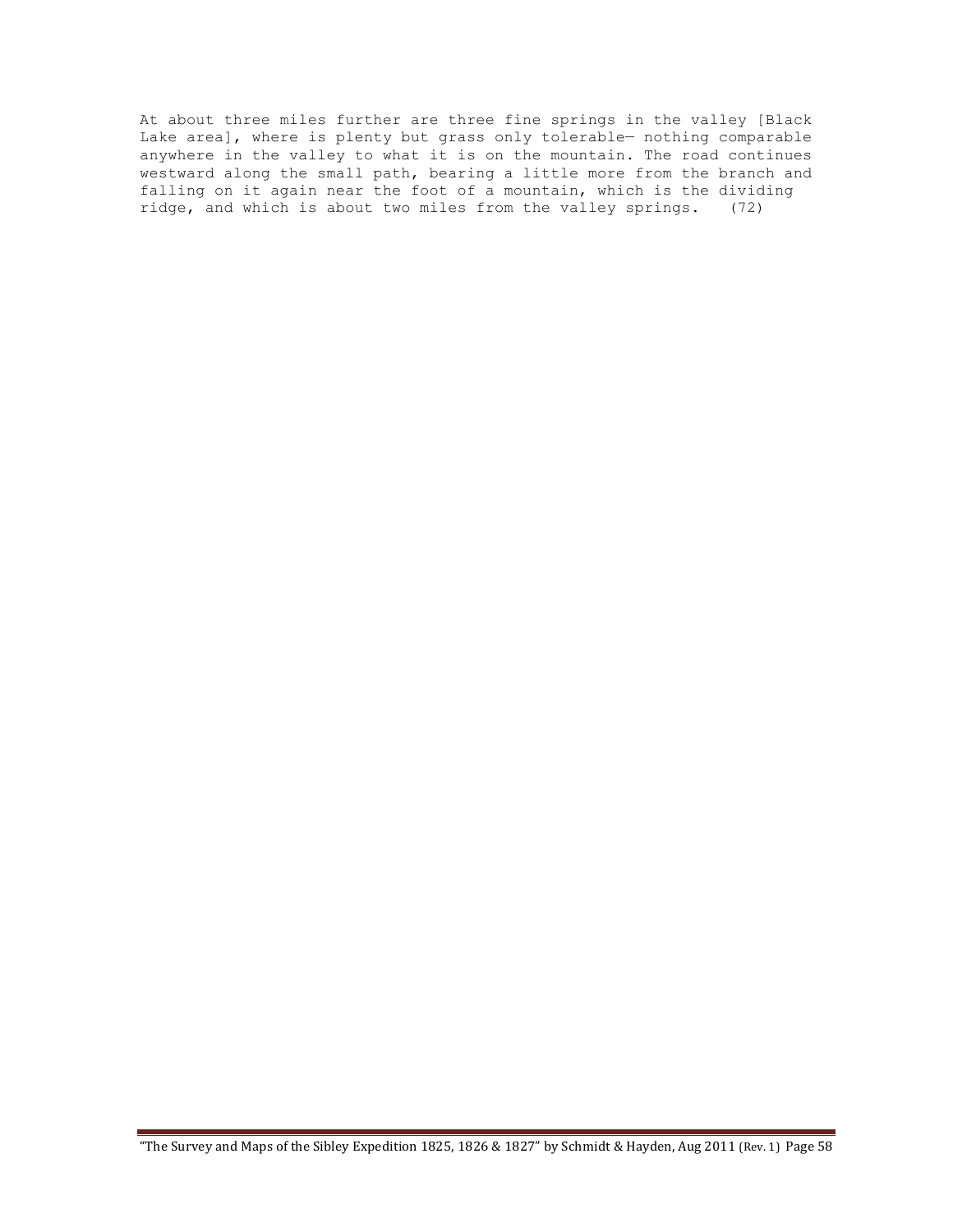|                | From Ft. Osage<br>Miles.Chains | From Taos | Miles. Chains |                                                                                                                                                                                                                                                              |
|----------------|--------------------------------|-----------|---------------|--------------------------------------------------------------------------------------------------------------------------------------------------------------------------------------------------------------------------------------------------------------|
| 728            | 16                             | 19        | 57            | Foot of the dividing ridge. This mountain,<br>especially on the east side is more timbered<br>than the other, but not so bad to cross                                                                                                                        |
| $\overline{4}$ | 01                             |           |               | [Osha Pass]. It also has prairie on the top<br>like unto the other, through which the road<br>passed to the western brow. Through the<br>timbered parts of the mountain, the road is<br>open.                                                                |
| 732            | 17                             | 15        | 56            | Western foot of the dividing ridge. Here is<br>a small stream [Tienditas Creek], which<br>flows with increased size into the valley<br>[Rio San Fernando de Taos] of Taos [at Valle<br>Escondido]. Just by the village of San<br>Fernando the road continues |
| 15             | 56                             |           |               | down it to the best advantage, crossing it<br>frequently. This valley is extremely scarce<br>of grass and the road not good, though with<br>little labor it might be excellent.                                                                              |
| 747            | 73                             |           |               | San Fernando, the principal village in Taos.<br>This being the nearest of the Mexican<br>settlements, the most northern and the most<br>abundant in provisions for man<br>(74)                                                                               |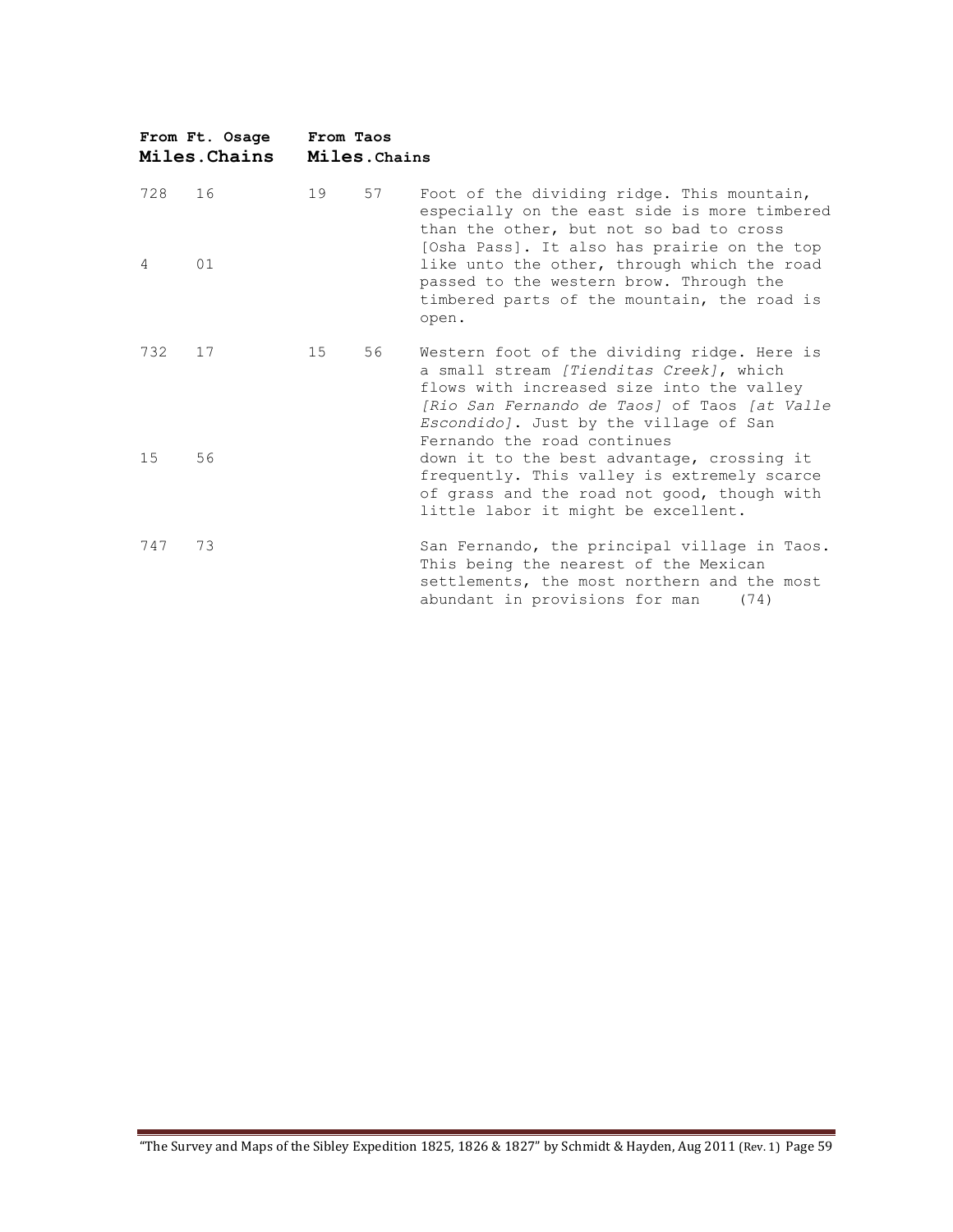and beast, determined the survey of the road hither, although the way to Santa Fe by St. Miguel is said to be somewhat better and equally high. From Taos, which is in latitude 36° 41´ 15˝ *[the Square is at approx. 36<sup>o</sup> 24'26" North latitude on Google Earth]*. The distance as traveled is about 70 miles, and with a little labor a good waggon road may be had. The course is about south-southwest. The rio Del Norte, 7 or 8 miles west of Taos and about twice that distance west of Santa Fe, is about three chains wide and has many ripples and places to hinder navigation. The road leading from one place to the other falls on the river and continues along it a few miles. Between these two places are some half dozen villages or more, the chief of which is Santa Cruz, about 22 miles above Santa Fe and in sight of the river.

 In conclusion a few remarks will be made on the road by San Miguel, not from observation, but from information. Immediately after crossing the Canadian the traveler will turn nearly south, and after going a few miles, will reach a bold running stream *[Ocate Creek]*, the same which the road to Taos continues up. He will cross it at a fall or rapid, as below he can not for its rocky cliffs, and above he can not on account of mud and quicksand. After crossing this creek, he will continue forward in the same direction, and, where convenient, will ascend the high tableland which extends all along on the right, and will proceed forward just by the east end of a small mountain shaped like a shoe, with the toe to the west thus … *[Wagon Mound]* It is (75)